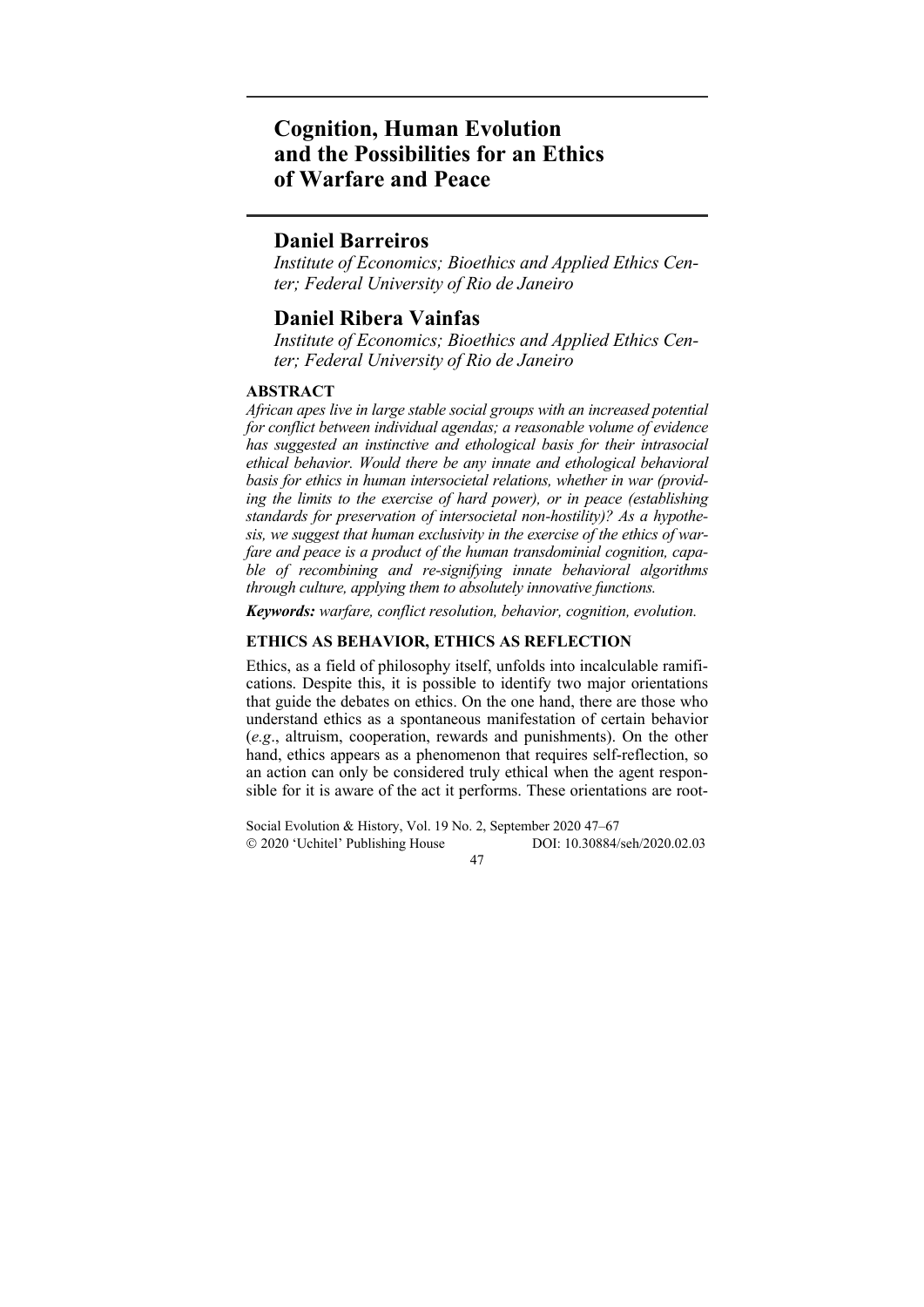ed in the moral philosophy of two eighteenth-century authors: on the one hand, Hume, in arguing that human passions are the moral compass, is the exponent of the first view; in opposition to it, Kant, in defending the rational position before reality, represents the second orientation. For the purpose of this work, we are interested in a more specific question: could the ethical behavior of nonhuman animals shed some light on the debate on ethics among humans?

It is known from the biological literature that social animals (especially mammals), a group that includes *H. sapiens*, possess a series of autonomous mechanisms that regulate social relations, determining the instances of conflict and cooperation. The general problem of animal ethics can be divided into two major paradigms: the exclusive and the inclusive, whose fundamental distinction is the incorporation or non-incorporation of nonhuman animals into what is considered ethical. Considering the philosophy of biology, there is a consensus that ethics derives from natural selection, constituting itself from a biological substrate that forms the basis for all possible intercultural variations (Ruse 2010; Ayala 2010). In this sense, ethical codes, like all cultural manifestations, exist in constant dialogue with biology, thus being a culturally specific manifestation of a fundamental element rooted in human constitution (Tooby and Cosmides 2015: 7).

The great divergence is set between what constitutes the general substratum and what constitutes the variant. In some way, the problem is the same formulated by Hume about human thought. When we think about reality, we begin with a general and relatively certain element about which there is general agreement; then we move into unknown territory where perception is less precise and debates are more intense. The central element upon which scientific consensus exists lies in natural selection and the innate capacity for ethics; the nebulous area is represented by the constitution of the ethical norms.

In contemporary debate, we can distinguish three distinct levels of interpretation about animal ethics. These levels correspond to a gradation of maximal, mean, and minimal agreement on the inclusion of nonhuman animals in the condition of ethical creatures (Fitzpatrick 2017). Those who do not include these animals under any circumstances as ethical creatures are the ones who identify that ethics is constituted not by ethical behavior itself but by critical reflection on behavior. Thus only beings endowed with a sufficient degree of rationality would be considered ethical. On this, Ayala (2010: 326) says:

The capacity for ethics is an outcome of gradual evolution, but is an attribute that only exists when the underlying attributes (*i.e*., the intellectual capacities) reach an advanced degree. The necessary conditions for ethical behavior only come about af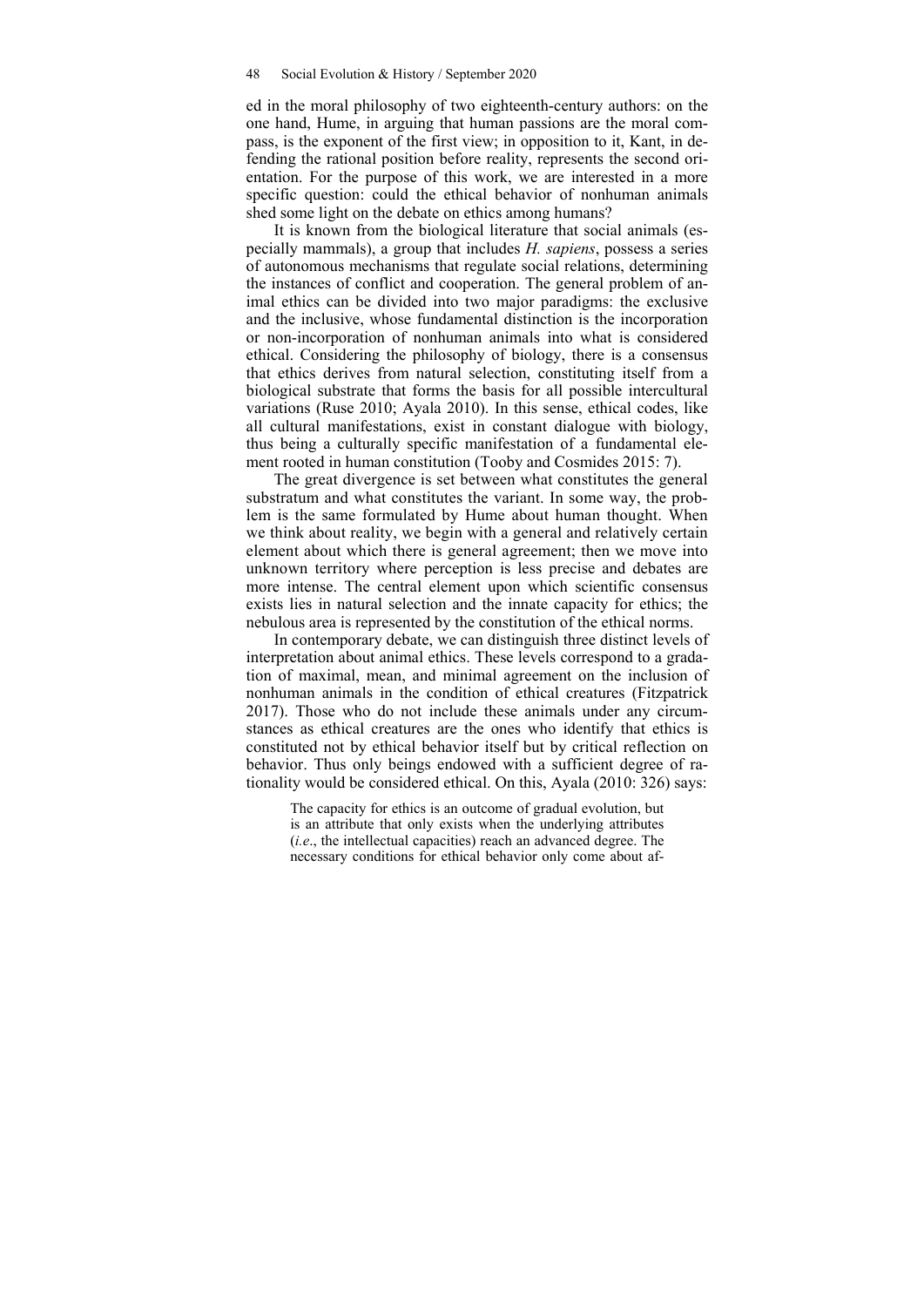ter the crossing of an evolutionary threshold. The approach is gradual, but the conditions only appear when a degree of intelligence is reached such that formation of abstract concepts and the anticipation of the future are possible, even though we may not be able to determine when the threshold was crossed.

On the opposite side, there are those who argue that ethics is defined by ethical behavior itself; so, as social animals exhibit ethical behaviors (*e.g*., rewarding certain behaviors and punishing others, exhibiting altruistic attitudes toward members of the group) they would be unequivocally ethical creatures. Whether or not they think about their own actions would be somewhat devoid of consequence (Fitzpatrick 2017; Ruse 2010):

(…) we humans have built-in innately, or instinctively if you like, a capacity for working together socially. And this capacity manifests itself at the physical level as a moral sense. Hence morality or, rather, a moral sense is something which is hardwired into humans – mediated and fashioned by culture. Morality has been put there by natural selection in order to get us to work together socially or to cooperate (Ruse 2010: 307).

Between the poles, there are those who postulate ethical animal behavior as a step toward human ethics; in that sense, the difference between nonhuman animals and human animals would be a matter of intensity and not of quality. Here the idea of a gradualist ethic is framed by the image of De Waal's tower (2006: 181):

To neglect the common ground with other primates, and to deny the evolutionary roots of human morality, would be like arriving at the top of a tower to declare that the rest of the building is irrelevant, that the precious concept of 'tower' ought to be reserved for its summit. While making for good academic fights, semantics are mostly a waste of time. Are animals moral? Let us simply conclude that they occupy several floors of the tower of morality. Rejection of even this modest proposal can only result in an impoverished view of the structure as a whole.

If we return to Ayala (2010), in defense of an exclusive paradigm of ethics, we will see that the author presents it as an exaptation, rather than seeing it as an adaptation. Exaptation is a phenomenon of natural selection in which a particular behavior or a given anatomical structure is not directly selected to perform the function associated with it. An exaptation occurs when there is a change in the use of a structure (physical or behavioral) without a change in the structure itself. Fundamentally, this means that, even if ethics is a concrete biological reality, it was not the direct result of natural selection; that is, the basis for ethical behavior, was selected, not ethics itself.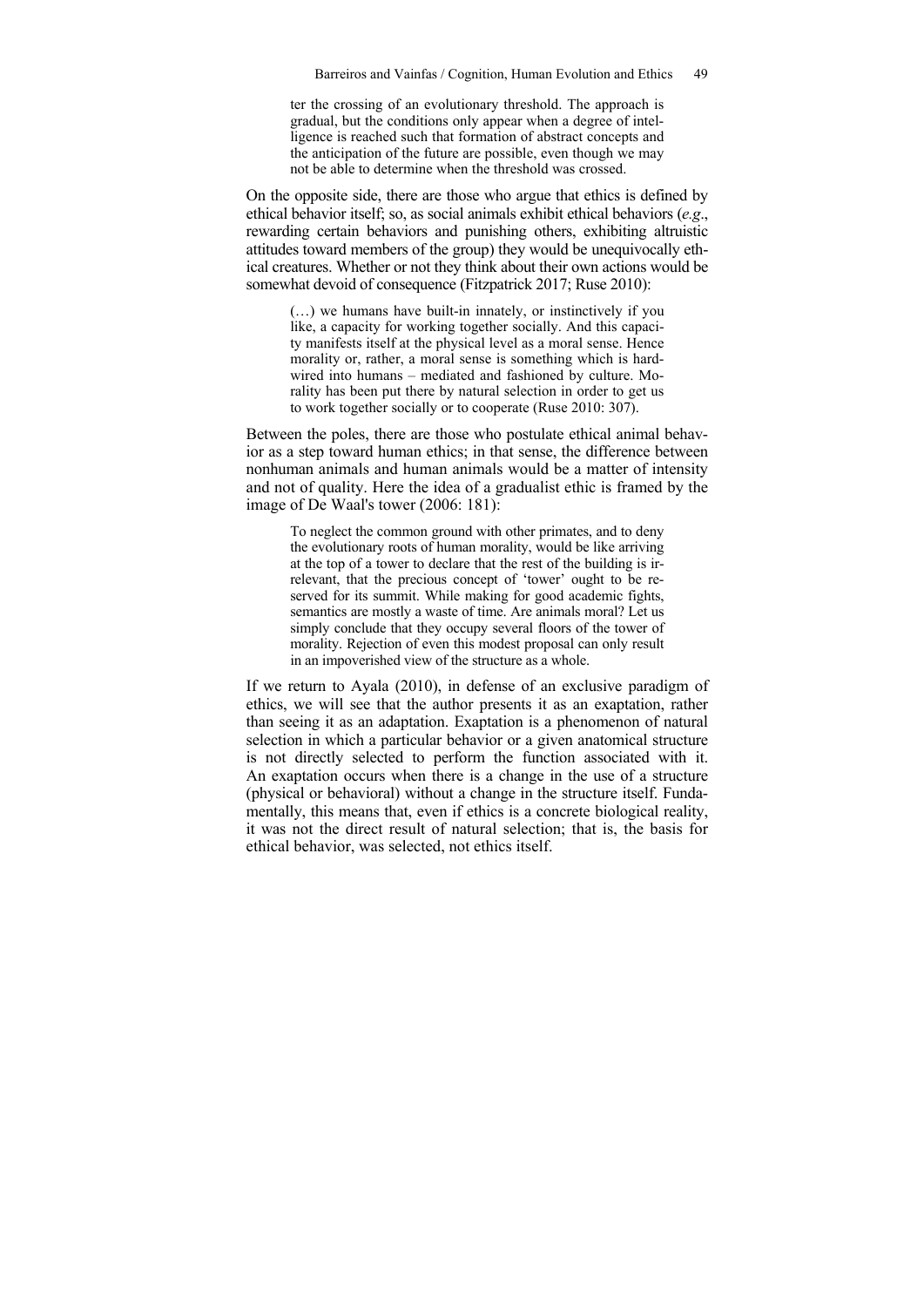In particular, Ayala (2010) identifies three general fundamentals for the phenomenon of ethics:

- 1 the ability to predict the outcome of an action;
- 2 the ability to judge the outcome of an action;
- 3 the ability to choose whether or not to perform an action.

There are interesting issues to be raised against Ayala's formulation (2010). At the core, his argument is that ethics exists only when these three statements are simultaneously true, and only when an organism has a high degree of rationality. In the end, it would mean that ethics is a human exclusivity, arising from rational thought. As for the first statement, it is relatively simple to recognize that it is not exclusive to human beings: the ability to relate means and ends is relatively common among mammals, and even though there is abstract thinking among humans, it is quite possible to recognize that some animals are able to predict the consequences of their actions. The second statement is more interesting. Even though social animals are capable of rewarding and punishing certain general behaviors, postulating that they do so based on a judgment of values can be excessive. Thus, the second statement takes us back to the initial position: we are faced with a situation in which ethics is defined as a product of the critical reflection of the individual and, therefore, beyond experimental observation (up to this moment).

Finally, we have the most interesting point in the third statement. Fundamentally, Ayala's (2010) argument is that ethics needs free will to exist; if there is no free will, then there is no room for reflection. In this context, the author approaches Machiavelli, who, in admitting his inability to state whether life is dominated by Fortuna or Virtù, chooses to delegate 50 per cent of everything to each one, because he recognizes that no sort of political science would be possible without the human capability of interference on the future, to a certain extent.

Despite this elusive response, there is an empirical challenge to Ayala's third claim. There is a relevant body of studies in neuroscience (Libet 1985; Soon *et al*. 2008; Bode *et al*. 2011) that supports that, in some cases, human ability to make a decision is an elaborate process of rationalization of a choice that has already been made by the brain, moments before. Thus, by extrapolation, at least a fraction of what we consider free will would be an illusion.

Of course, the existence or the absence of free will is one of longest philosophical debates in human history, so that it is beyond the scope of this work to solve it. However, we can propose a counterfactual challenge to Ayala's (2010) thesis: if there is no free will, in fact would there be no ethics? Would there be a formulation of the concept of ethics that could dismiss the notion of freedom?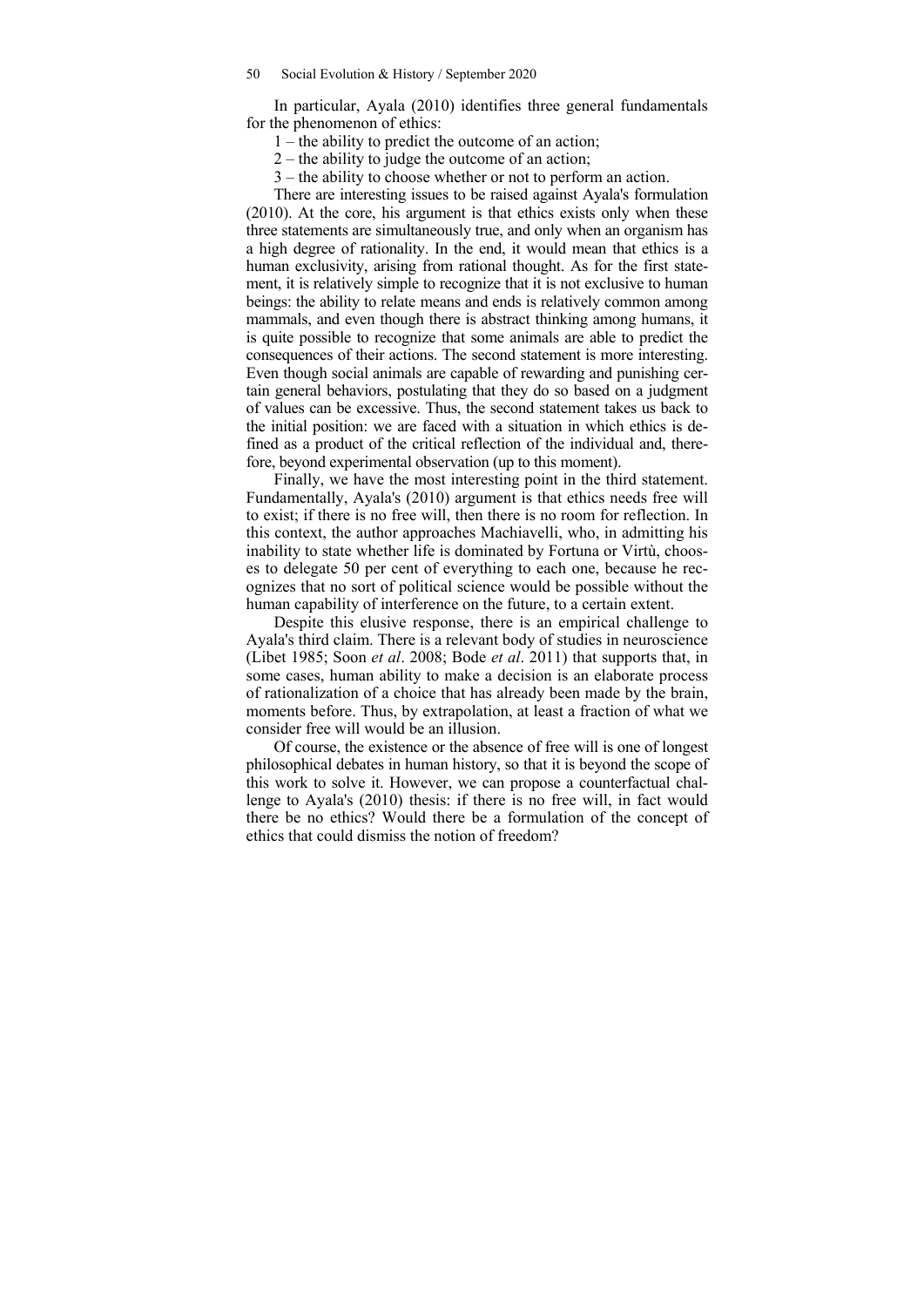Curiously, Ruse (2010) in direct debate with Ayala offers us an answer to this consideration. Ruse proposes that ethics is, actually, a biologically programmed lie whose existence is justified by its effectiveness. It is aimed at the ultimate biological purpose, the maintenance of life. Essentially, Ruse proposes an ethics of feelings, that is, if a particular attitude is felt by the subject as wrong, that attitude should be unethical. Since feelings are both biologically conditioned and relatively general, then ethics is a relatively autonomous and functional biological construct, as an anatomical part; in this sense, ethics could prescind from free will.

So in spite of the differences, the approaches are more similar than they appear. Fundamentally, the point of disagreement is a matter of definition, about whether or not ethics needs reflection to exist. The existence of ethical behavior among social animals is not questioned, particularly among mammals. Thus, an approach to the consequences of ethics can abridge the idiosyncrasies of the authors, and may consider that the existence of ethical behavior is sufficient for the most important conclusions. More specifically, to the problem of warfare, it does not matter whether true altruism (or its absence, depending on whether we take in consideration the 'enemy' or the 'allies') requires critical reflection on the part of the agent; since there is a natural altruism common to social primates, then, behavior must manifest itself despite rational considerations. Nevertheless, the same cannot be said of an ethics of warfare and peace, as we shall see.

#### **ETHICS AS BEHAVIOR AND THE ARCHEOLOGY OF MIND**

From the points of view of the archeology of the mind and of the evolutionary psychology, the controversy over the dyad 'ethical behavior – rational ethics' can be sufficiently accommodated, so that aspects that at first glance appear to be exclusive may form an image of simultaneity or even feedback. We believe we can work – in dialectical terms – both with the presence of ethics in the form of ethology (*i.e*., innate behavior) and in the form of cultural products. This game of scales is in the core of the debates on the relation between intrasocietal ethics, intersocietal conflict and the evolutionary possibilities for an ethics of warfare and peace in the long duration of the Big History. From a primatological angle, we see that great social apes, particularly chimpanzees (*Pan troglodytes*, the closest extant evolutionary cousin of *H. sapiens*), are ethologically endowed with specialized cognitive mechanisms for mediating intra-group conflicts, mechanisms that provide some sort of 'unstable order' in the management of disputes between individual agendas; by reducing the degree of agonistic behavior inside the social unit, and especially the intensity of interpersonal lethal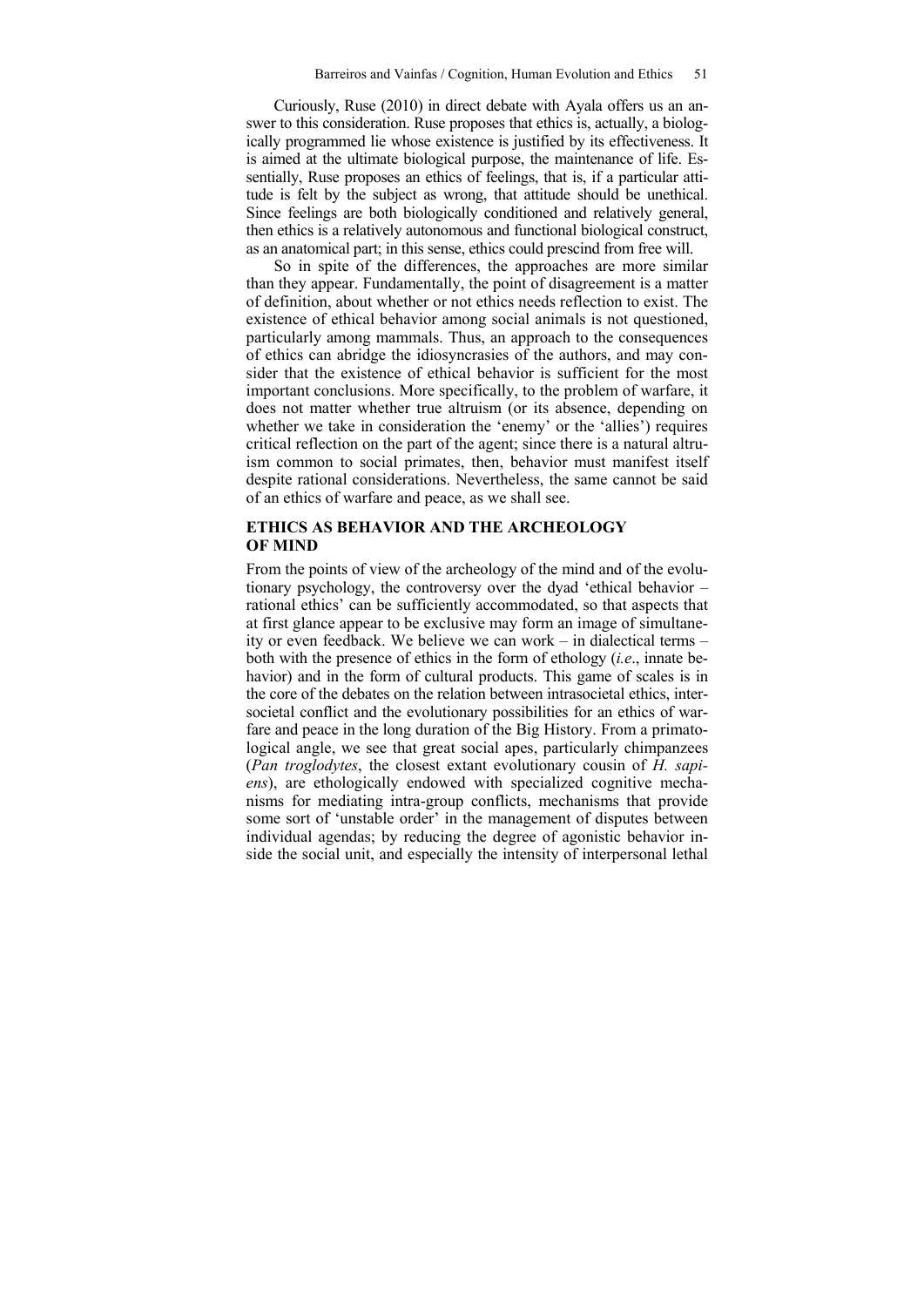violence (conditions for the permanent sociability), this ethological constraints are an important asset in the struggle for the collective expansion of reproductive fitness. Whether manifested by patterns of behavior with hardwired contents, or by innate-directed attention to culturally agreed ethical norms, this general aspect is common to two long evolutionary lineages, which diverged from a common ancestor about six million years in the past, and have resulted in modern humans and common chimpanzees. At the same time, we are familiar with the unbounded violence characteristic of coalitional conflict between different social groups of common chimpanzees, in which there are no ethological constraints to lethality, nor innate mechanisms that determine when and how the 'state of war' is suspended, albeit provisionally. In the same vein, from the battlefields of Jebel Sahaba and Talheim, prior to the Bronze Age (Keeley 1996), through the inter-state systems of Antiquity to the present day, the history of human warfare suggests the great frequency with which unrestricted violence can take control of intersocietal relations. In simple terms, 'War is Hell' summarized W. Tecumseh Sherman to the graduates of the Michigan Military Academy in 1879.

Thus, some version of an intra-group social ethics, emerging innately among humans, chimpanzees and other social primates, assumes different degrees of complexity according to each species, to the ecological conditions in which they evolved, to the niches that they occupy, to the size of their social units and to their phylogenetic history. In all these cases, ethics is the product of a social intelligence with different degrees of complexity, of neurocognitive specialization, and of integration with general intelligence, as well as with other mental modules. This social intelligence, which may be composed of disconnected and dedicated mental modules, or of a high-energy cognitive domain, composed of these modules, is the source of the ethology of conflict resolution among social primates; in this sense, 'ethics' emerges as understood by Fitzpatrick and Ruse, who emphasize the innate and behavioral dimension of the phenomenon (common to many primates), minimizing the human dimension of it (the entanglement between ethology and culture, as in *H. sapiens*). As part of this general scenario, humans are ethologically compelled to conceive their social relations with other humans in ethical terms, whose specific contents turn out to be culturally shaped, and based on a body of more or less 'universal themes'. Humans do not have immediate and automatic access to all the contents that inhabit their collective unconscious (that harbors all the ethological complexes in the metarepresentational mind), but in their social relations they are innately attentive to information from the environment that echoes moral and ethical issues in the unconscious mind (distributive criteria, recognition of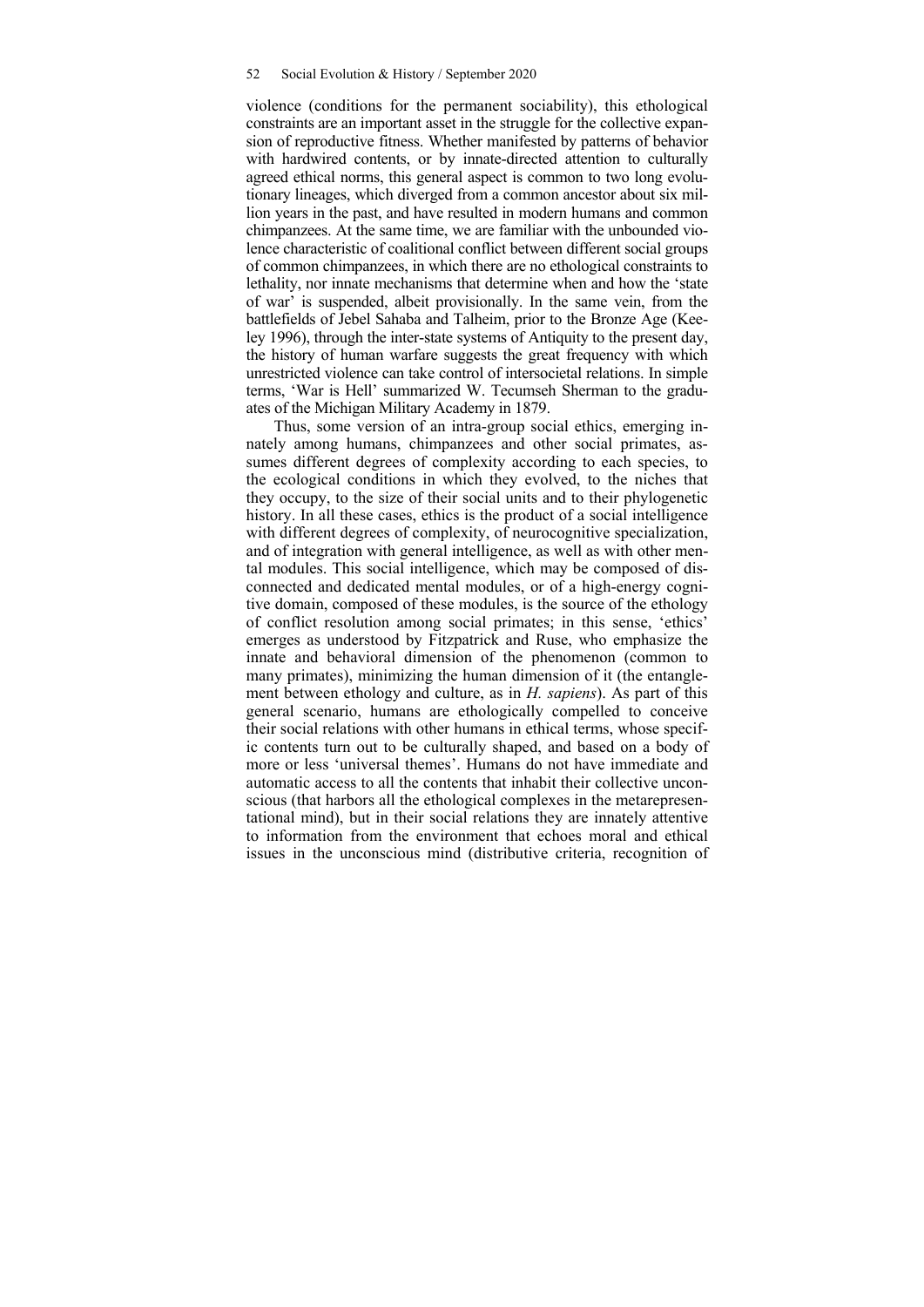prestige, 'justice', *etc*.) and that ends up invoking archetypal images and responses, full of cultural contents, but rooted in the deep psyche. On the other hand, we are not innately aware of information regarding fluctuations in the Earth's magnetic field, as many species of migratory birds are; the regulation of intrasocial conflict is as vital for primates as it is determinant for certain species of birds to find their way to meridional places when the northern winter is coming. Thus, this power to resort to ethology, to a lesser extent in its predetermined contents and values, and to a greater in the condition of a behavioral algorithm on which cultural values are applied, is a function of the transdominial and metarepresentational mind, an evolutionary innovation absolutely unprecedented and recent in the natural history of primates, which, bringing a greater degree of complexity to the problem of ethics, converges with de Waal's gradualist conception.

## **ETHICS OF WARFARE AND PEACE: BETWEEN ETHOLOGY AND CULTURE**

But what about an ethics of warfare and peace? Is it a ubiquitous primatological possibility? In this case, only humans seem capable of establishing some form of ordering in their intergroup relations, as well as norms on the limits of war; and in no way does this seem to come from an ethological predisposition to intersocietal ethics. Like common chimpanzees, we humans are not ethologically bound to restraints and normativity in our interactions with conspecifics that are members of other social groups. Therefore, humans become capable of unrestricted violence against anyone interpreted as the 'other,' when cultural and institutional restraints are shaken for some reason. It follows that, in pursuing a path convergent to that proposed by Ayala, humans emerge as incapable of being 'ethical' exclusively in ethological terms in their intersocietal relations (in fact, they are incapable of being exclusively ethological in any behavioral domain); this implies that, inevitably, ethics among humans involves the capacity for reflection and, to some extent, for making behavioral choices. This is a typical attribute of the metarepresentational and transdominial mind, so that we are able to look as an external observer to our behavioral algorithms (our human ethology, so to say). In this process, humans have a slight opportunity to scrutinize these ethological contents, rules and expectations, with varying degrees of success; by doing so, they can opt in some way for the application of these innate contents, rules and expectations to certain situations, deliberate about the terms of that same application, and about the situation in which they will be applied. Thus, it is this 'rational' dimension of ethics emphasized by Ayala that empowers us to apply algorithms dedicated to regulating our intra-group relations to contexts in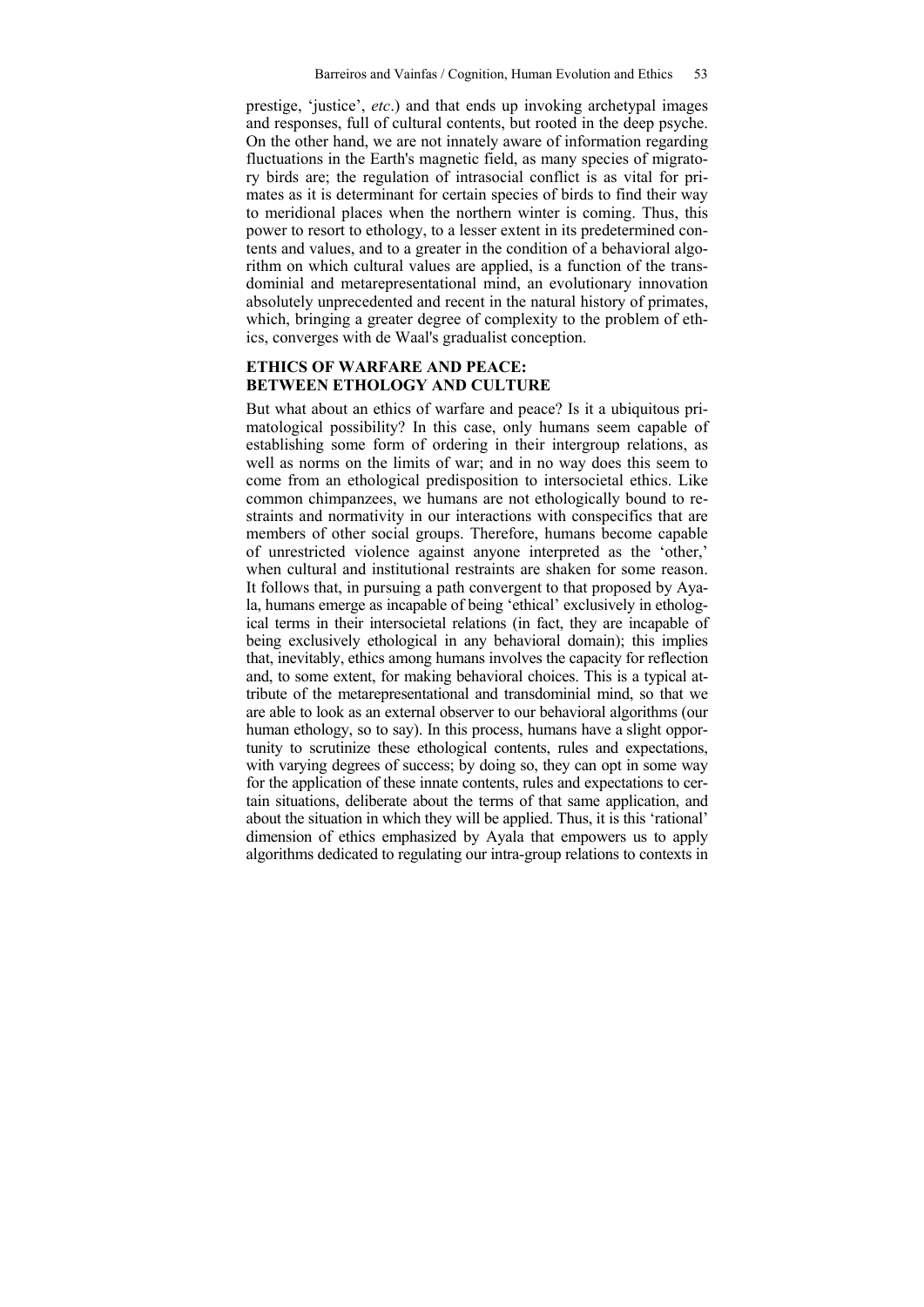which the counterpart of the social relation is not recognized as 'one of us.' Among common chimpanzees, any conspecific outside the hierarchical pyramid of intra-group relations is not object of the ethology of conflict regulation ('ethics' according to Fitzpatrick and Ruse) and therefore can be a target of lethal violence if the circumstances allow for it. Among humans, our natural ability to 'confuse' ethological contents, and apply them to situations other than those for which they evolved and were adaptive (and that is why Ayala understands 'ethics' as exaptation) enables us to look at the 'other,' at the 'foreign', as capable of being integrated into our innate mechanisms for resolving conflicts. The same cognitive vicissitude that leads us to talk to pets (despite knowing 'rationally' that they do not fully understand our conceptual language), or to treat them as subject of rights (as bioethics activists and citizens do in a daily basis) allows us to 'raise the white flag', 'bury the hatchet', declare a 'just' war or sign the Geneva Convention.

#### **SELECTIVE PRESSURES FOR ETHICS AS BEHAVIOR**

Let us return to social, intra-group ethics. In the lineage leading to *P. troglodytes* and *H. sapiens*, what would have been the selective pressure that made the ethological instruments of conflict management become so essential? Of course, other species of social primates, unrelated to the common ancestor we share with chimpanzees, also developed innate rules for the management of individual agendas with no damage to permanent sociability, but which, with distinct evolutionary histories, may have been driven by challenges and phenomena specific and different from those we believe were behind the adaptation of the last common ancestor between humans and chimpanzees to their environment. In this way, and avoiding extrapolations, let us concentrate on our common ancestor. Let us recognize that, through a parsimonious and phylogenetic interpretation, a social aspect potentially present in its behavior may have been crucial to the ethology of 'intrasocial ordering' in humans and chimpanzees: patrilineal, patrilocal, masculine and cooperative sociability. Permanent social cooperation among males is a phenomenon quite rare in the natural history of primates. It is much more common that related females to form the core of primitive social groups, along with their daughters (nulliparous or sexually mature) and their sons (before sexual maturity) (Fleagle 2013: 45). Kin cooperation among females is a long-lasting behavioral trait whose emergence preceded in many millions of years the permanent male sociability. In species with this social pattern, males form unstable and uncooperative groups on the periphery of the female vital space, competing with each other for sexual opportunities, and periodically migrating to other social units.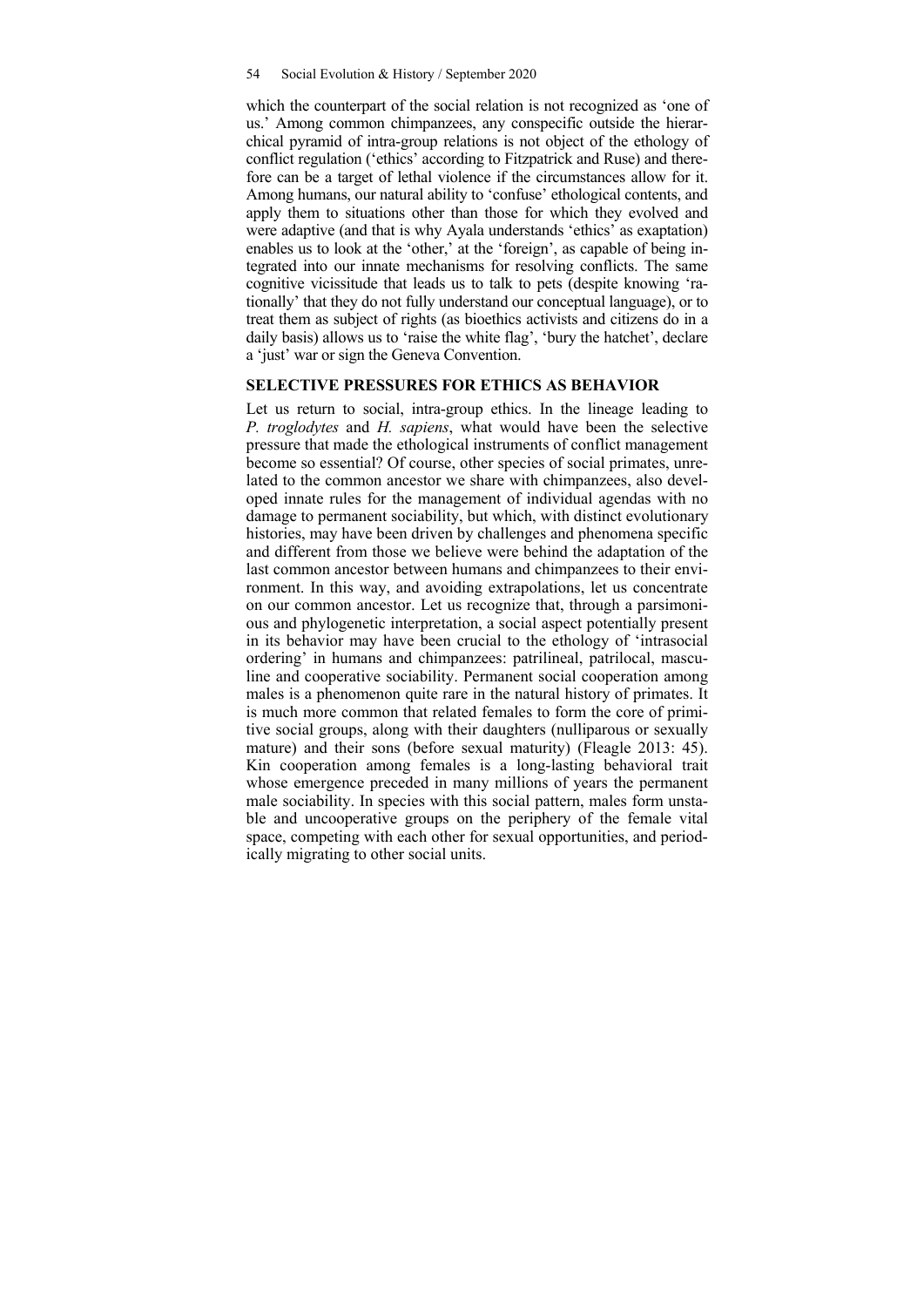In certain cases, harems are formed in which a single dominant male seeks to exert sexual exclusivity over cooperative kin-related females, excluding, as far as possible, other males from access to mating opportunities through intense agonistic behavior, involving a high degree of physical violence. This is not the pattern of sociability suggested for the last common ancestor between humans and chimpanzees; in it, the matrix of cooperation involves not only females (nonkin related, since they migrate to other groups upon reaching sexual maturity), but especially kin-related males. In a context in which the perceptiveness of male dominance *locus* is diluted, as happens among humans and common chimpanzees, the absence of clear dominance paves the way to the conflict between individual masculine agendas; sooner or later, this conflict would easily escalate towards a fratricidal struggle involving kin-related males. To cope with this, a set of innate behaviors were naturally selected, which, by preserving the patrilineal masculine groups, make it so through hierarchies with clear ritualistic dimension with mutual recognition of the status of kin-related peers. Hierarchy recognition reduces intra-group agonistic behavior (*i.e*. between related males) and lethal violence by setting 'escape clauses' that allow an individual to challenge the position of a particular peer, putting in motion a circulation mechanism applied to the ranks of dominance. Similarly, social relations between females also conform to hierarchical patterns, although less intense and ritualized than among males (Foley 2008; Wrangham and Peterson 1996).

The establishment of fluid hierarchies, with vertical movements and counter-movements and status-gaining strategies, was central to the maintenance of permanent social groups, with kin-related male cooperation. The complexity of societies with a strong occurrence of fusion-fission processes, as happens with humans and common chimpanzees (Fleagle 2013: 45–46; Aureli *et al*. 2008), could hardly be managed by the use of general intelligence, an instrument that is present in varying degrees of development in many species of primates (especially anthropoids). By general intelligence we designate a set of multi-use cognitive instruments, whose main characteristic lies in functioning as an alternative circuit to simple ethological modular contents. General intelligence manifests itself in parallel with these ethological modules, without eliminating them; it seizes and processes sensorial information, in order to learn from the interaction with the environment. This interaction, however, is mediated by generic rules, applicable to any cognitive contexts and challenges, based on trial and error (tuning behavior according to the results of actions and processes). Unstable forms of sociability, with frequent partner changes, and greater possibility of conflict resolution through a simple 'fight or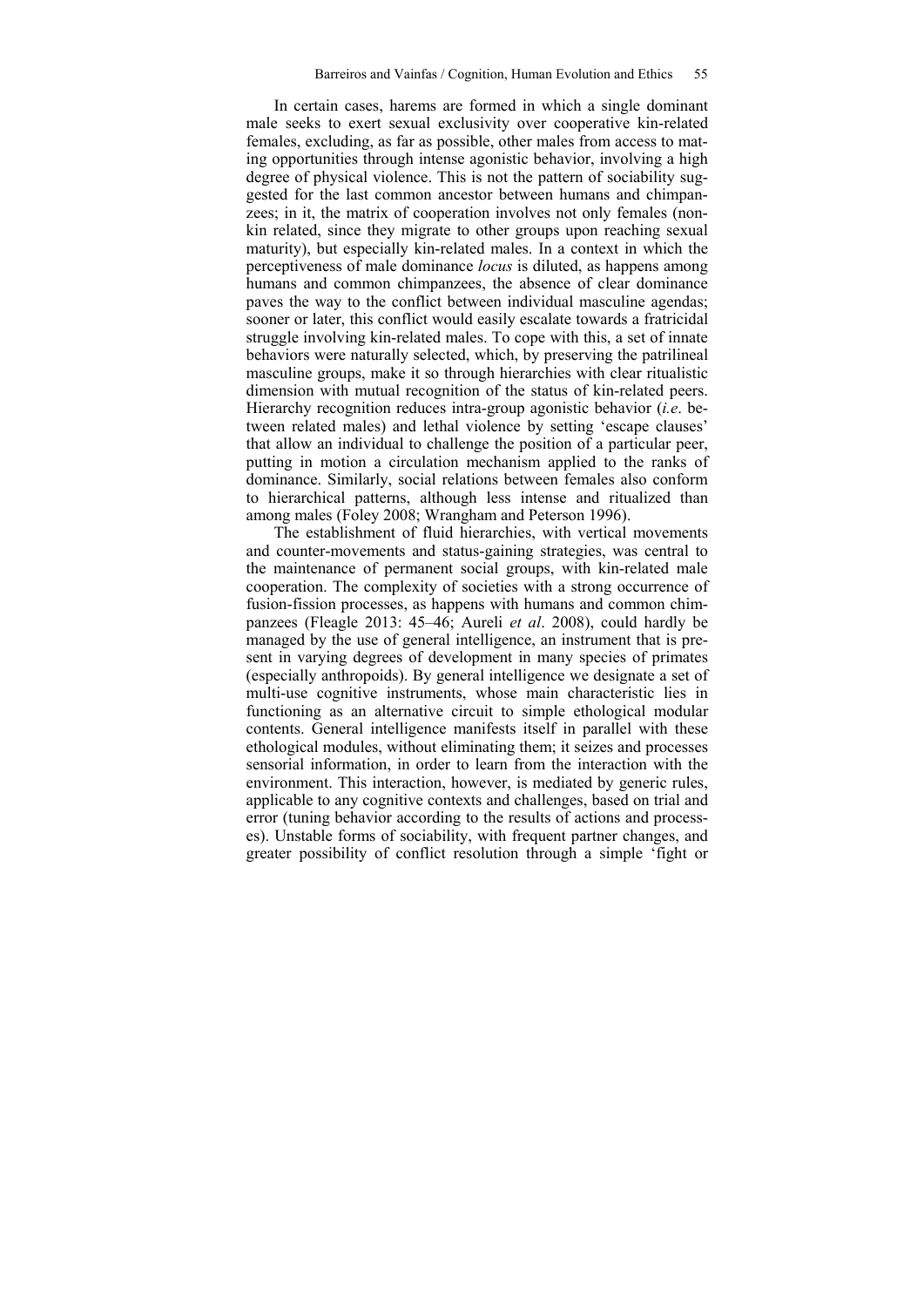flight' dynamics, can be sufficiently managed through the operation of a few innate mental modules dedicated to sociability, and by the fine tuning given by the generic instruments of general intelligence.

#### **SPECIALIZED SOCIAL INTELLIGENCE AND ETHICS AS BEHAVIOR**

The challenges of permanent sociability, especially in evolutionary contexts when the perception of male dominance *locus* is blurred (postharem societies), seem to go hand in hand with the evolution of a cognitive domain specialized in conflict management, with rules and mechanisms of attention specifically focused on this goal. If general intelligence focuses on event contingencies, through generic tools applicable to any other interactions with the environment, certainly it was not enough to deal with the complexity of the social life among humans and common chimpanzees, and their direct ancestors; in this case, the development of a social intelligence composed of a specialized and highly efficient network of ethological modules (isolated from the general intelligence) resulted in the following competences: 1) analyzing carefully all kinds of sensory information that signals the current status rank of a conspecific; 2) analyzing information that allows mapping social relations between two or more individuals, with triangulations that may include or not the observer; 3) formulating hypotheses about the possibilities of rise and fall of individuals or coalitions in the rank stratification, and of developing strategies of personal repositioning in the hierarchical pyramid (Mithen 2002; Wrangham and Peterson 1996). Specialized social intelligence employs the observer's own mind as a model to test hypotheses about the behavior of third parties; through well-developed empathic abilities, the observer hypothetically puts himself in the analyzed situation and ponders, based on his own simulated reactions, upon the most likely courses of action that would be taken by a counterpart in a given context. This analysis is, in a second moment, modulated by information about the circumstances of the action and about the temperament of the analyzed individual (*i.e*., matching the ability to predict the outcome of an action, the first condition for the social ethics established by Ayala).

### **RITE, HIERARCHY, AND PROSOCIAL BRAKES**

The ethology of the struggle for status among common chimpanzees is regulated precisely by these mechanisms of social intelligence, which makes hierarchical relations to function without the excesses of interpersonal lethal violence (although deviations from this norm certainly occur, due to particular reasons). The specialization of social cognition, generating ethological norms of behavior in the interaction between conspecifics ('ethics' according to Fitzpatrick and Ruse) also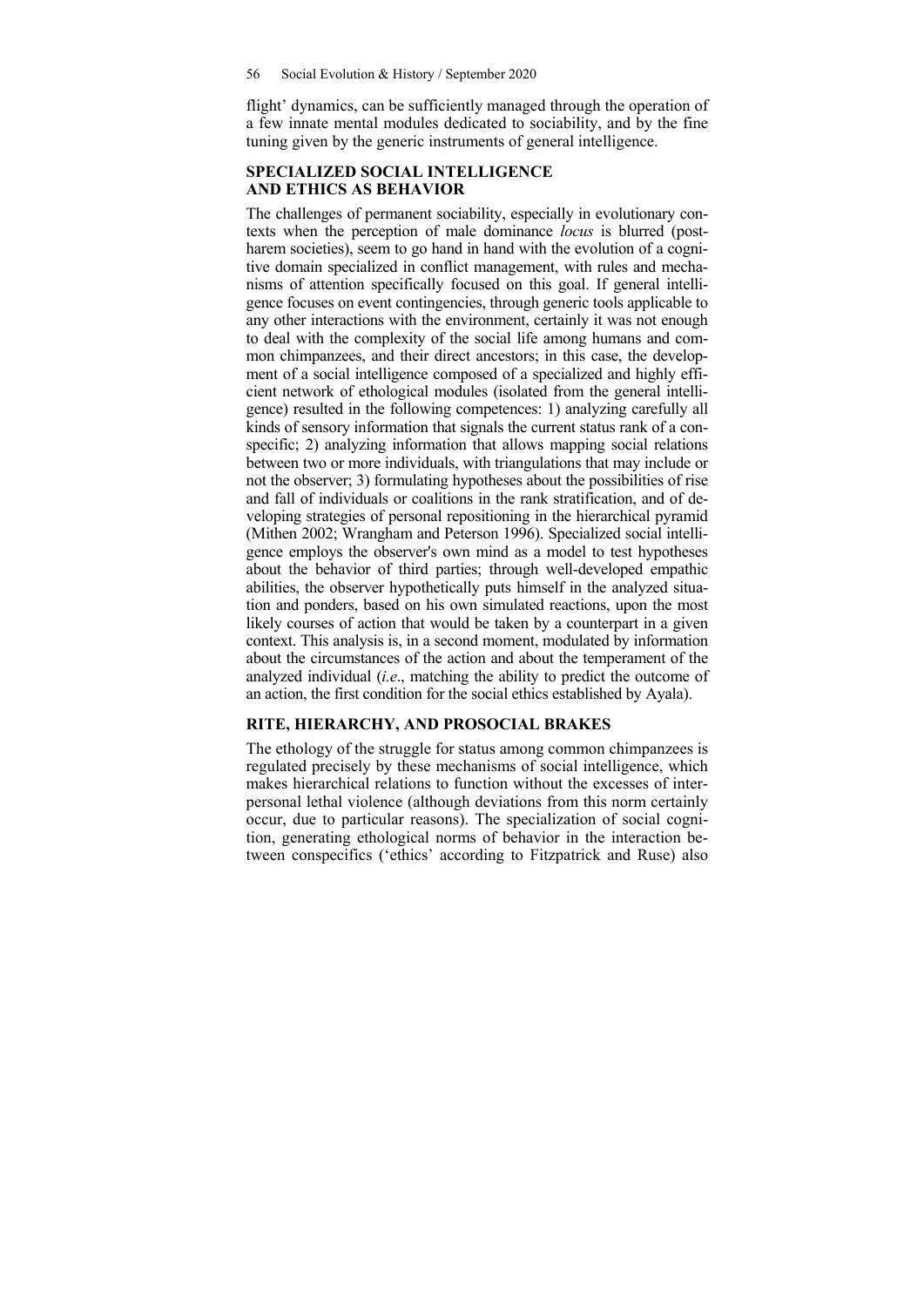produces, in chimpanzees, awareness of the self and of others; but, isolated from the general intelligence, that cognitive social domain produces only consciousness of the self and the others as social actors, and only in the very exercise of social relations. It happens to be, then, a kind of consciousness focused on a specific task, with strong ethological algorithms and contents, inapplicable to any other contexts of interaction with the environment, since it lacks full and fluid articulation with the rest of the primate psyche. It is absolutely not an 'awareness of consciousness' that characterizes the holistic and transdominial human mind, with perceptions and self-representations of knowledge coming from all specific and interconnected domains (Aureli *et al*. 2008: 632, 636–637; Bauernfeind *et al.* 2013: 263–264, 271–273; Foley 2008: 207–210, Mithen 2002: 67–71, 102–111, 139–142; Nordhausen and Oliveira Filho 2015: 36–38). If social consciousness in *P. troglodytes* and, presumably, in the last common ancestor of humans and chimpanzees, is complex enough to fulfill the third of the general fundamentals of ethics according to Ayala, it is something we will not explore here.

We will not go into detail about the ritual of fighting for status among common chimpanzees, but some of its aspects should be highlighted:

1) In the functioning of the status relations, it is normal to recognize that all arrangements are fluid, all coalitions are unstable, and that all rank positions will not be maintained indefinitely, constituting an ethological expectation of 'circulation' in hierarchical positions;

2) When an individual steps up in the status pyramid¸ another one steps down; this image, coming from the field of primatology, sends us symptomatically to Elias's socio-anthropological perception of power relations in the European 'civilizing process' (Elias 1993) and of Fiori (2014) on the capitalist interstate system:

The mere preservation of social existence demands a constant expansion in free competition. Whoever does not rise, falls (...). The gain of one in this case is necessarily the loss of another, whether in terms of land, military capacity, money or any other concrete manifestation of social power (Elias 1993: 134).

3) It is expected that males will confront other males in the clash for ranking positions, considering that rank is associated to reproductive privileges;

4) It is expected that the struggle for status between individuals will occur through coalitions of agents seeking to support one another, and to intimidate their adversaries;

5) It is expected that a cycle of disputes for status will involve a streak of violations of 'ethical' behavior (refusing to bow down to a higher ranked chimpanzee, denying being touched on the shoulder by a supe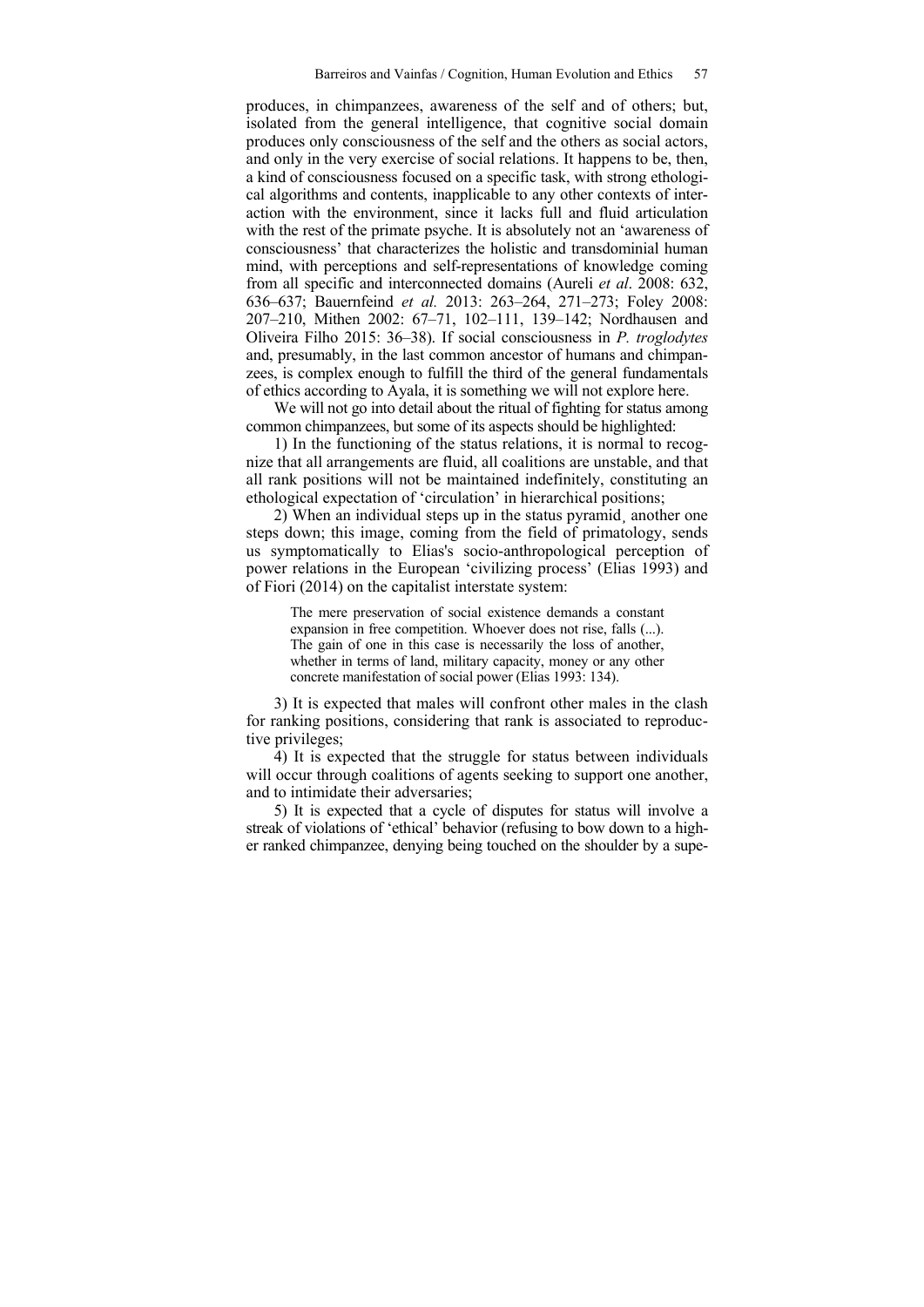rior, not performing the 'frightened smile' recognized by primatologists); this ethological demonstrations will gradually trigger a status dispute cycle;

6) A dispute can produce coalitions of supporters around the contestants; the victory of a competitor bestows status gains to all supporters, who rise in the social pyramid in detriment of the defeated and his supporters;

7) Disputes are interrupted (until resumed) by something close to a consensus; the members of the group progressively converge to support a particular coalition and its leader, isolating the other competitor and his supporters;

8) The new dominant male takes a conciliatory and pacifying stance;

In this way, by managing a universe of information and choices in a scenario with many moving parts, social intelligence will function as a genuine prosocial ethological brake, which can be subject to anomalous and pathological operations depending on the environmental context. Regarding abnormal conditions generating social pathologies, Stevens speaks of an episode at the London Zoo in 1925, when about a hundred male sacred baboons (*Papio hamadryas*) were gathered on a small concrete island for exhibition, with six females. Hamadryas baboons, like chimpanzees, have patriarchal societies, although among them, unlike chimpanzees, strict male sexual dominance is practiced, males have uncooperative relations, and form harems (Fleagle 2013: 45– 47). The cognitive mechanisms of conflict management in *P. hamadryas* are less complex than in *P. troglodytes*, but they are still in tune with this common trend among the Catarrhini primates (monkeys and great apes of the Old World), that is, to have social intelligence in specialization. In summary, the horde of hamadryas males in the Zoo placed in anomalous environmental conditions, engaged in a devastating interpersonal conflict that claimed the lives of forty-two of them, until some sort of dominance hierarchy was established, two years later (Stevens 2002: 265–266).

Thus, in determining the rite and the limits of violence in the conflict between individual agendas, social ethology preserves permanent sociability. It is challenging for us to consider that we, modern humans, often find echoes, images and expectations that, lying deeply hidden in our collective unconscious, project themselves with no warning onto conscious mind, leading us to make choices and influencing our actions as 'voices from the underground' (Jung 2015).

#### **THE ABSENCE OF PROSOCIAL ETHOLOGICAL RESTRAINTS IN INTERSOCIETAL RELATIONS**

There are no innate prosocial mechanisms in the universe of intersocietal relations among chimpanzees, and we are convinced that they do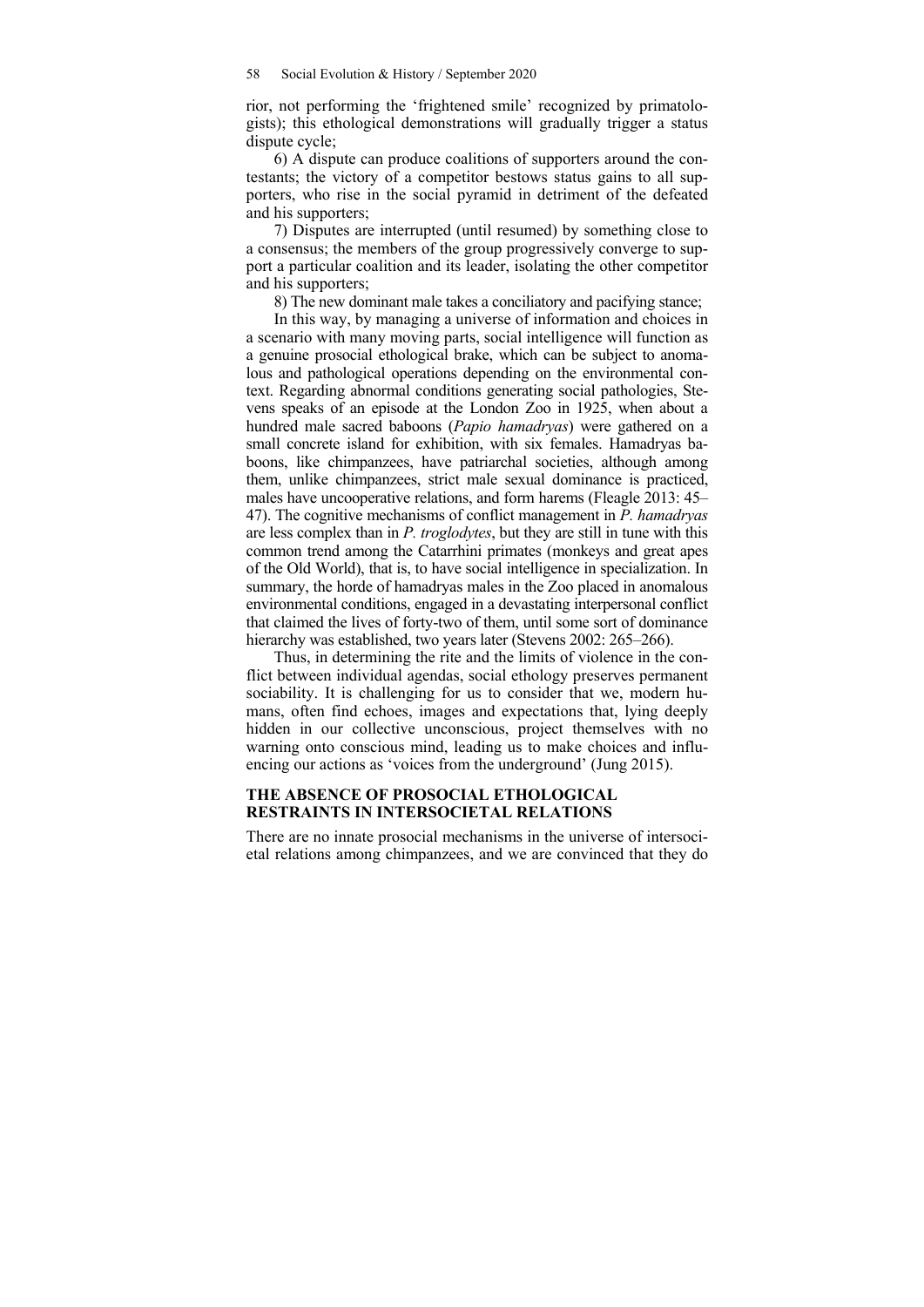not exist in modern humans as well. Instances of interaction between distinct social units, when managed exclusively by ethological behavior (as happens with *P. troglodytes*) result in coalitional violence with lethal outcomes. The origins of coalitional intersocietal violence lie in the fragmentation of social groups, precipitated by internal struggles for dominance in a context of environmental pressure or demographic imbalance in the male-female operating ratio (Feldblum *et al*. 2018: 738). The cycles of internal dispute, in such cases, can result in the split of the social macro-unit; in that case, segmentation of the group into factions during the process leads to secession, denying the homeostatic effects of the 'consensus policy' that normally closes a cycle of status dispute. It follows that distinct foraging areas are constituted, and, in each of these territories a new social unit arises, each one with a hierarchical pyramid of its own. From then on, the contacts between groups will be gradually limited to coalitional lethal violence, in which small groups of males will deliberately invade their neighbors' territory with the aim of eliminating any 'enemy' found astray. This form of 'primitive warfare' is essentially asymmetric, and bears a very interesting resemblance to the practice of ambushes and raids promoted by hunter-gatherer societies, as we can see in the ethnological record.

An erroneous assessment made by the members of a chimpanzee raiding party, that eventually leads to an encounter with a numerically equivalent (or superior) group of opponents, results in the immediate retreat of the attackers to their home territory. This perspective, of asymmetry, is what qualifies the viability of the coalitional intersocietal violence; lethal aggression by itself is not a rare behavioral phenomenon among mammals, but almost all such events consist of infanticide (on interpersonal level), or of disputes over scarce resources. Interpersonal duels involving reproductive access to females are equally common, although lethality is not the rule. We see, therefore, that the most common contexts of interpersonal lethal aggression derive from a very asymmetrical relationship (infanticide), since adult violence is a high-risk behavior. Symmetry of power can result in the death of any (or both) of the contenders. Thus, the logic of lethality in intersocietal relations would assure itself as standard behavior only if the risks end up controlled somehow. And it is the competence for cooperation and social coordination, highly evolved since the last common ancestor between humans and chimpanzees, which clearly generates an imbalance of power, promoting tactically-explored asymmetry (Ferguson and Beaver 2009; Mithen 2002: 140–141; Wrangham and Peterson, 1996: 5–18, 158–159, 179).

Numbers, like weapons, change the calculation of violence by creating unbalanced power (...). Of course, the same principle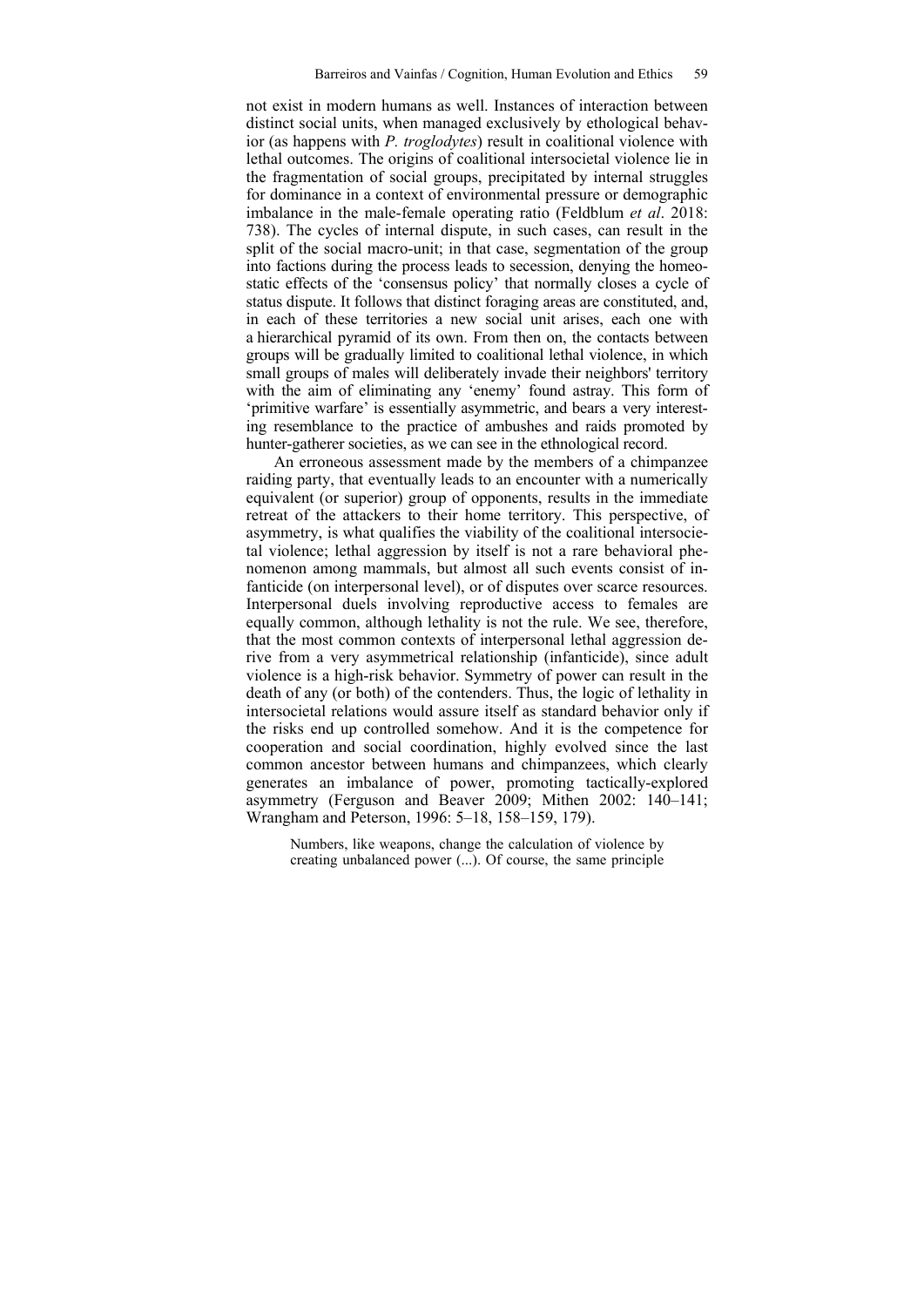guides a wise military leader in our world. Bring massive force to bear. Otherwise, avoid engagement. Isolate and surround, or merely stand and stare. Here is the message taught at Sandhurst at West Point, and no doubt in small village councils throughout the land of the Yanomamö (Wrangham and Peterson 1996: 162).

The balance of power is probably the most effective mechanism for restricting lethal intersocietal violence; once balance of power is questioned by the ethology of male coalitions, aggressors are capable of engaging in lethal violence with minimal risk, and physically eliminate males from outside the social pyramid and from the current patrilineal genetic community.

A reason for the fragmentation of social units and, as a consequence, for the intersocietal coalitional violence, lies in the processing limitations of the specialized social intelligence, and hence of 'ethics' as behavior. There is a suggested relationship between the encephalization quotient in primates, cerebral neocortex volume, the number of members in a permanent social group and the time spent in socialization. When a growing number of simultaneous relationships have to be analyzed by these dedicated cognitive processes, it can produce a cognitive overflow, hampering the ways of controlling conflict between individual agendas. In these cases of imbalance, the assessment of the status information of every individual in a permanent social group can become more and more sluggish and flawed, so that the effectiveness of the ethological restraints becomes compromised. Information about the social rank of certain individuals can become vague in the mind of an observer, making social strategies compromised by wrong or insufficient assumptions. Permanent factions are formed, and the breakup of the social group in two new units functions as a homeostatic phenomenon, which brings the intensity of social relations to manageable levels. Among modern humans, the metarepresentational cognitive module employs verbal and symbolic language, and material culture, as gigantic buffers of accommodation, expanding the volume of social interactions that can be established simultaneously, providing standardized and instantaneous status information (Aiello and Dunbar 1993), allowing for the wonder of the ultrasociability phenomenon. Thus, although human social cognition also has processing limits, producing pathological behavior when overflowed, the intersocietal lethal conflict between modern humans does not need to result from these same ancestral causes; at an interpersonal level, we know that aggression among hunter-gatherers is a flexible adaptation, susceptible to changes in social and natural environments (Butovskaya 2013), and this is no different for intersocietal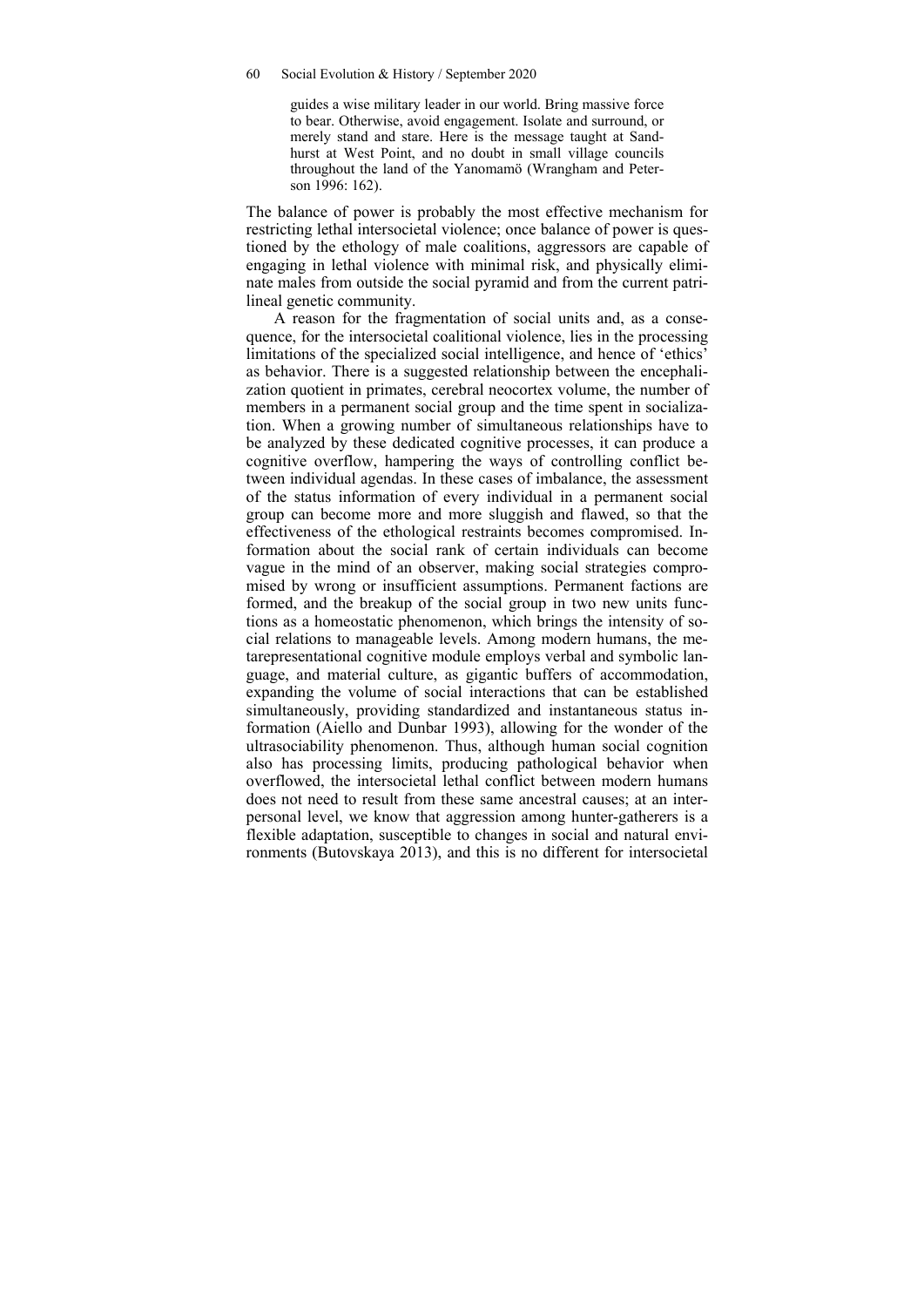violence. What really matters here is how such archaic unconscious complexes can be triggered in the human mind in varied contexts. The condition of 'otherness', the stigma of non-belonging, the hatred towards races, classes or nationalities, all of them resort to deep and unconscious complexes of 'dehumanization', capable of suspending our ethology of conflict regulation and condemn our conspecifics to the same fate as that faced by a chimpanzee slaughtered by an aggressive band. In the words of French and Jack:

Our troops cannot and should not avoid dehumanizing their enemies to some degree. Just as it is their responsibility to only kill certain people in certain ways at certain times, it is the responsibility of leadership to help them accomplish this by training them to only dehumanize certain people in certain ways at certain times. It takes mental and emotional agility to switch rapidly between different cognitive modes; to go from seeing someone as a 'target to be neutralized' to seeing him as a disarmed and wounded prisoner to whom one must render aid (French and Jack 2015: 194).

#### **METAREPRESENTATIONAL TRANSMODULARITY AND THE ETHICS OF WARFARE AND PEACE**

Can we find in chimpanzees and (hypothetically) in our last common ancestor with them an ethology aimed at resolving conflicts between distinct social units? Is there, so to speak, a 'diplomatic cognition' in our evolutionary past, making modern humans and chimpanzees predisposed in normal environmental conditions to resolve conflicts against members of other social groups in order to limit the potential of lethal violence? There are no specialized cognitive modules for this purpose in any of these primate species, nor can chimpanzees employ their social intelligence to mitigate intersocietal conflict. Moreover, the phenomenon that promotes permanent group fission and lethal intersocietal hostility is the exhaustion of specialized social cognition. *H. sapiens*, capable of melting all his innate cognitive domains in a same crucible – the great module of metarepresentation and language, – can see shadows and hear echoes of his deeply unconscious ethology. Because of it, humans are capable not only of employing their social cognition, with forms, functions and algorithms to promote intersocietal violence; they can also employ their cognitive competences to entangle those contents with others of the same ethological nature, and with cultural and specific interpretations of ancestral themes, in order to resignify the 'other', by transmutating him as 'one of us'. After being submitted to the slow process of socialization in a given national culture (normally beginning in childhood), humans are more prone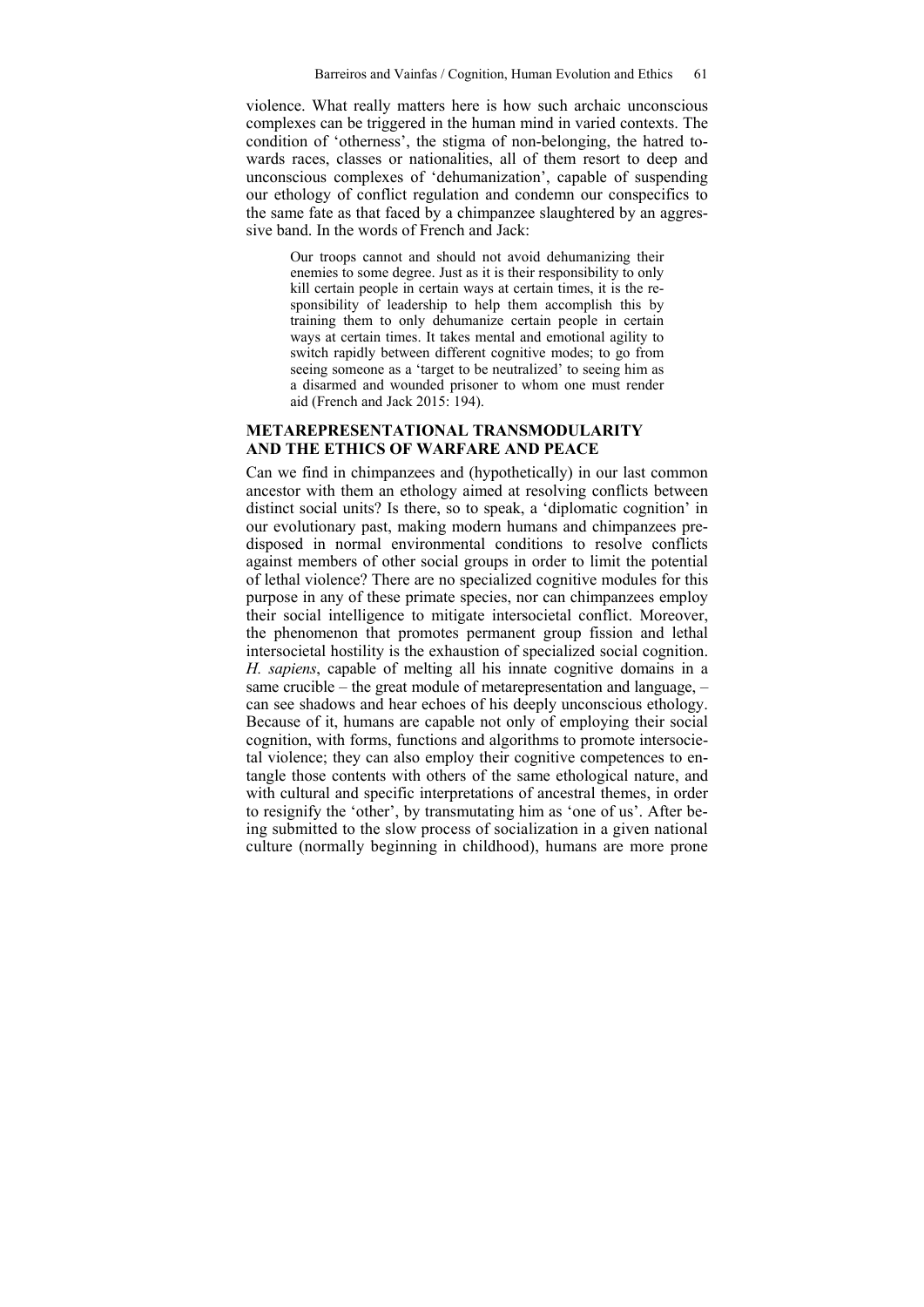to trust and cooperate with others recognized as members of that culture. This happens because of the expectation of reciprocity that comes from helping and trusting an ingroup member. It is very interesting that in controlled experiments in an online environment, this reputation-based cooperation can be extended to *outsiders* as well, but with smaller statistical significance than that registered in interactions between ingroup members (Romano *et al.* 2017: 12706). It is possible that markers used as cultural evidence of national *outgroup* identities are less evident in internet than in face to face interactions, and therefore, the volume of sensorial input available for activating related unconscious complexes is also smaller. Once the 'stranger' is submitted to a 'cognitive alchemy' by the transdominial machinery, he emerges as an 'equal', and therefore subject to the entire framework of ethological instruments of conflict regulation. Nevertheless, neither in chimpanzees nor in modern humans there is any dose of innate capacity that makes us (or them) prone to immediately look at 'the other' as an object of our prosocial restraints; this requires among humans a varied level of conscious and transmodular cognitive effort, that sets in motion behavioral mechanisms originally evolved for another purpose.

#### **FINAL CONSIDERATIONS**

The example of common chimpanzees is very elucidative of the central problem of this work. Even though social life among these primates is ethologically regulated to the point that everyone has the intuitive clarity about what is expected in terms of ethical behavior (an instinctive ethics, according to Ruse and de Waal), this straightforward connection between innate contents and behavior was definitely severed with the Cognitive Revolution, circa 40,000 years in the past, which endowed *H. sapiens* with his metarepresentational mind. Contents and innate forms remain hardwired in the social intelligence of modern humans, immersed in the collective unconscious. The possibilities of a human ethology are not to be mistaken, however; although the mechanisms and the dynamics of the collective unconscious echo in every human action and interaction, individual occurrences of these phenomena are mediated by the holistic consciousness that arises from the module of metarepresentation; this module functions, so to say, like a *camara obscura*, in which images are projected, coming from the deep recesses of the psyche. In there, these images are cut, mended, combined, and recounted in innovative and creative ways, in narrative and myth. It should not be surprising, however, that the module of metarepresentation is associated with our verbal language, an instrument that makes the social, collective and communicational dimensions of the archetypal images effective. In fact, it is this potential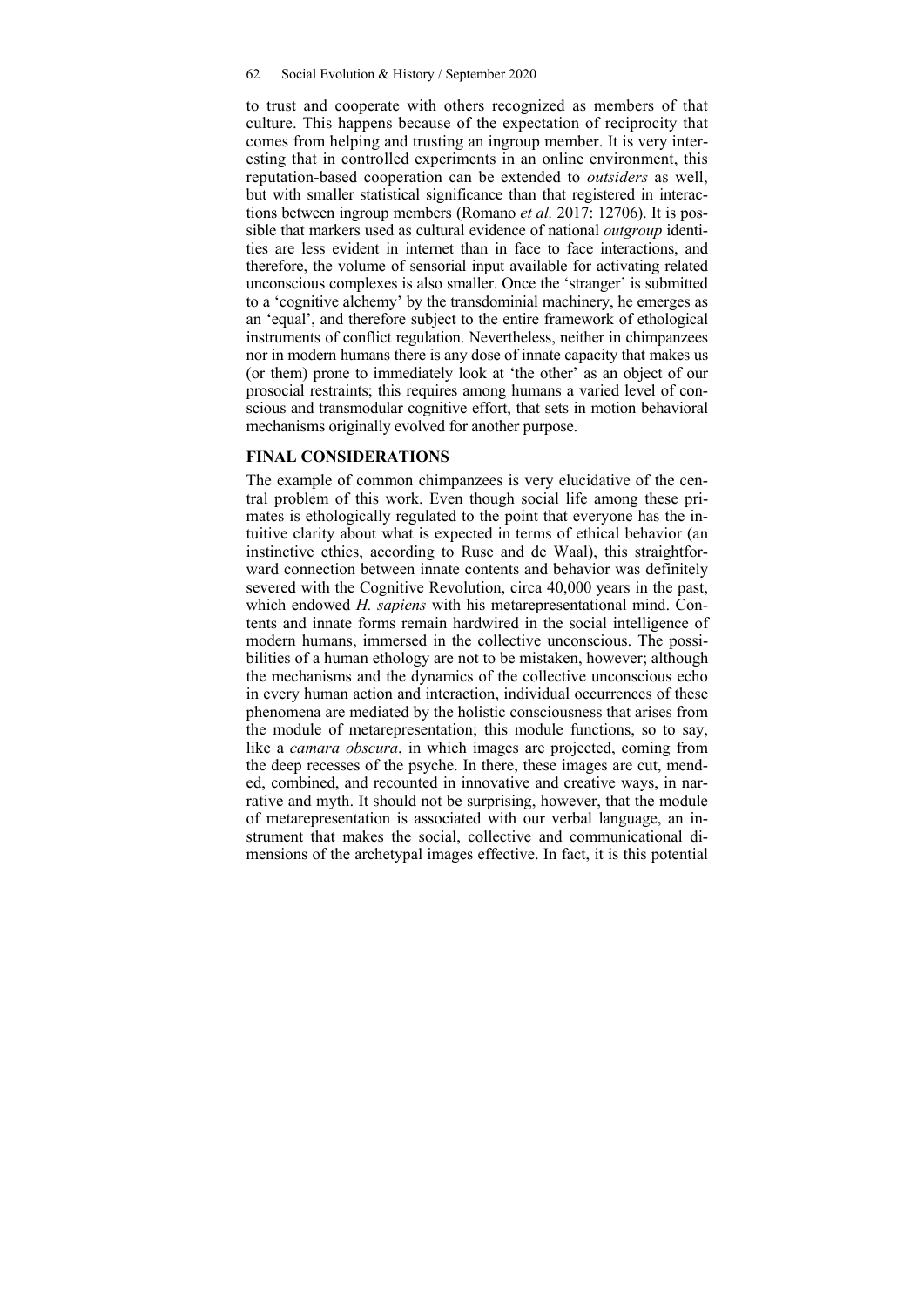power to share information about behavior, trust, cooperation and conflict through verbal language that seems to be at the core of social complexity and human ultrasociability, so that this privileged instrument of transdominiality emerges as an integrating and mediating nexus between ethology and culture. In this way, our 'shared myths' make our sociability possible on a scale beyond family and band levels, producing political units that are, above all, macrofictional narratives, shared through culture – Tribes, States, Empires, Civilizations.

A polity is a sustained community that has structured, sustained relations among its units; over time ever more complex relationships incorporate some earlier ones. With consciousness, or at least with the self-consciousness of social animals, there is a threshold from polity to the political. Human politics has new properties, but it is profoundly rooted in past levels of polity. Human nature evolved from nature (Gustafson 2017: 202).

Unlike lying, an imagined reality is something that everyone believes in, and as long as this communal belief persists, the imagined reality exerts force in the world. No one was lying when, in 2011, the UN demanded that the Libyan government respect the human rights of its citizens, even though the UN, Libya and human rights are all figments of our fertile imaginations (Harari 2015: 40–41).

These narrative fictions work as adaptive 'kludges', allowing us to cope with collective challenges through short-term solutions (in comparison to millions of years sometimes necessary for ethological change take place through natural selection).

If you tried to bunch together thousands of chimpanzees into Tiananmen Square, Wall Street, the Vatican or the headquarters of the United Nations, the result would be pandemonium. By contrast, Sapiens regularly gather by the thousands in such places. Together, they create orderly patterns – such as trade networks, mass celebrations and political institutions – that they could never have created in isolation. The real difference between us and chimpanzees is the mythical glue that binds together large numbers of individuals, families and groups (Harari 2015: 46).

In short, if the metarepresentational mind is capable of creatively combining information produced in different durations and cultural contexts, with formulas and contents hardwired in the collective unconscious, and thus, displaying the potential to produce adaptive solutions finely tuned to small changes in the environment:

1) This does not mean that the ability to generate a 'bypass' through 'fast' cultural solutions has simply eliminated the presence of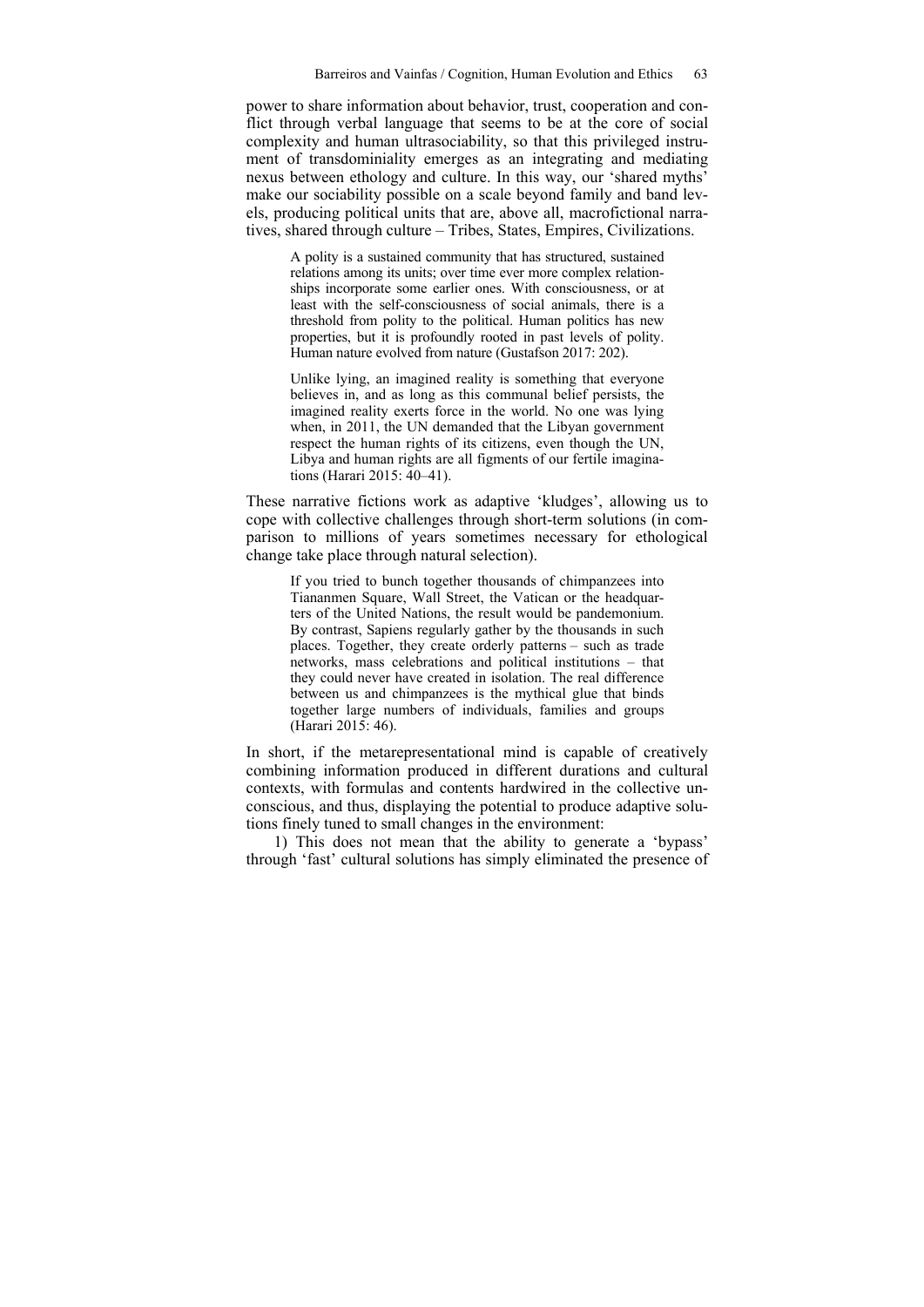unconscious ethology; on the contrary, it is precisely human culture, with its 'adaptive kludges,' that has prevented the pressures of the environment from eliminating non-adaptive behaviors. It is clear that before an 'ecological/ pacifist' ethology ends up selected and hardwired to the collective unconscious (a process that could take millions of years), our shared myths will have been enough to prevent planetary destruction derived from pollution or thermonuclear warfare, or those myths will have provided the degree of cooperation necessary for us to leave behind a dying planet – and carry with us war and devastation to Mars, or to some exoplanet in the Alpha Centauri system. In short, as far as our unconscious ethology is concerned, we will continue insanely devastating our environment and ourselves as we have done since our role in the annihilation of the Eurasian and North American megafauna, and in the first massacres of human history, between 40,000 and 15,000 years ago.

2) This does not also mean that culture overcame natural selection; although this is a notion celebrated by partisans of some kind of 'cultural determinism,' it is worth insisting that there is a vast amount of evidence – open to debate, of course – that suggests the persistence in modern humans of cognitive and behavioral elements inherited from our evolutionary past, and generated exactly through selective mechanisms. Thus, it seems inconsistent that natural selection can be admitted as a phenomenon when processes are observable, but not when its results are already consolidated and effective.

3) This does not mean that the metarepresentational mind and that human culture have only generated positive potentials in social terms; let us remember that human ultrasociability was unable to prevent, from the earliest tribes to the contemporary 'planetary society', the schism between the world of those who are close to us and the world of those who are distant in affective, social, psychological and even spatial terms. Thus, if ethical behavior (in the sense of Fitzpatrick and Ruse) is mediated by a holistic consciousness in modern humans, this means that this awareness, recurring to deep ingrained ethological algorithms and contents, drives this contents to many innovative directions, but also engulfs them in a tumult of intersections with other cognitive domains, discarding simple and low-energy solutions that could be sufficient for dealing with most of the challenges in a micro-level sociability. And, even if *H. sapiens* was able to automatically activate his innate social ethology and make it work by itself, with no transdominiality and metarepresentation involved, this social ethology would be bound by operational levels restricting permanent interactions to one hundred and a half individuals, approximately, which goes no further than band-level interaction (Aiello and Dunbar 1993: 188–189).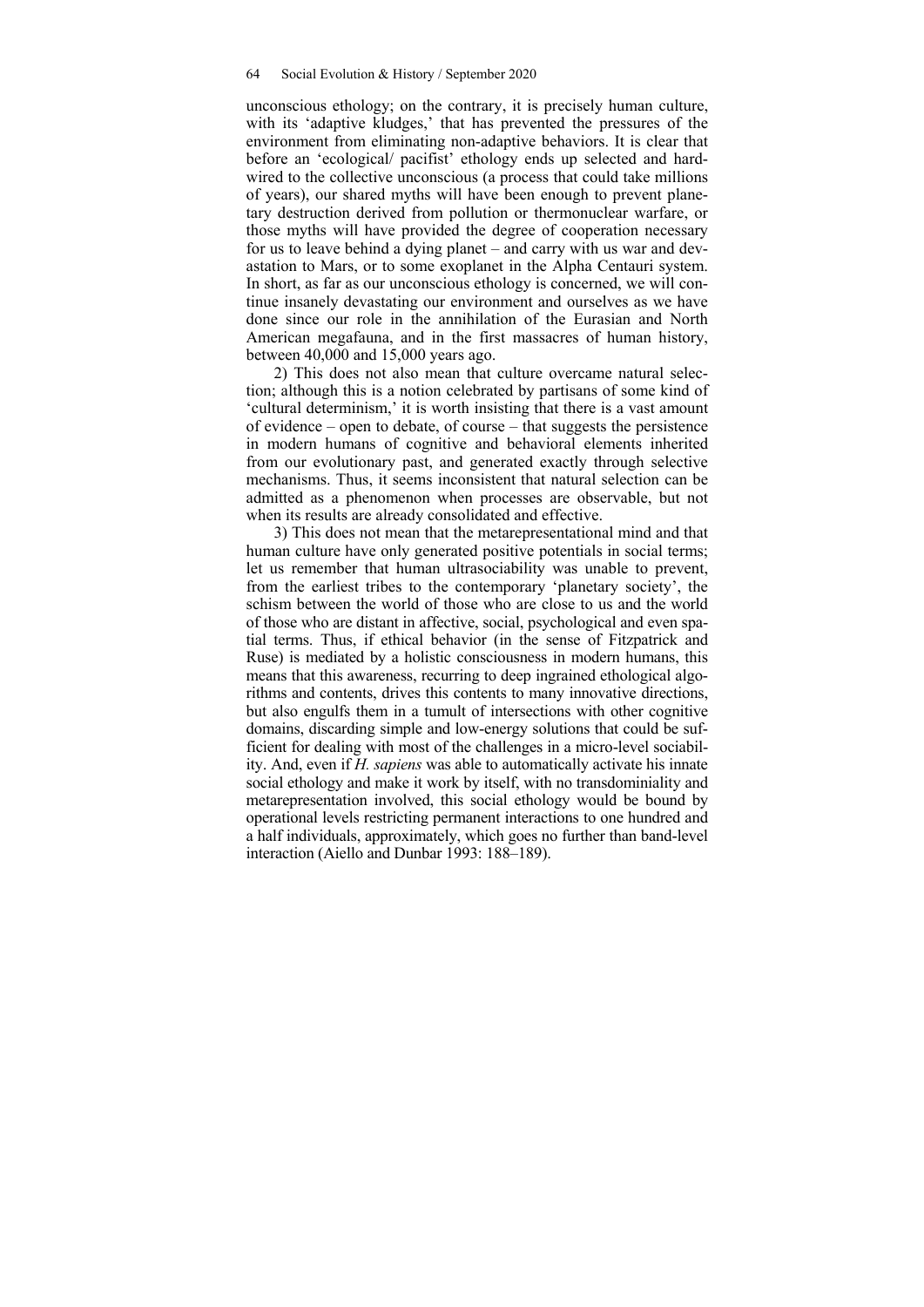4) This means that our shared myths, and the power of our modern mind and culture, also have limits in the production of ultrasociability. Narrative fictions and images that create the category of *insider* ('E Pluribus Unum', 'Virtus unita Fortior', 'Einigkeit macht stark') will, by definition, generate *outsiders*. Ingroup altruism – an important aspect of ultrasociability – could have been enforced in human evolution (genetically or culturally) by a high exposure of social groups to warfare in the Late Pleistocene (Bowles 2009); in view of the fact that intersocietal coalitional violence is inflicted by *ingroups* against *outgroups*, it is plausible that this dynamic operates in a feedback loop. In this way, metarepresentational cognition will combine a plethora of cultural contents with elements firmly rooted in social intelligence, allowing unconscious ethological complexes to immerse themselves in these representational contents, making it familiar and credible to each one of us the notion that 'Brazilians' (or 'Finns', or 'Belgians', or 'North-Americans' *etc*.) are equivalent to 'we', 'a family', 'children of the motherland (or the fatherland)'; in this process, echoes and images hardwired in the social intelligence are invoked by means of metarepresentation, aiming at the production of institutional instruments devoted to the maintenance of what Anderson once called 'imagined communities' (Anderson 2008). Simultaneously, the image of the 'other' is invoked, and once again the specter of the exhaustion of social cognition is conjured up, something that, in times of crisis, facilitates the task of producing and/or endorsing intersocietal coalitional violence, with lethal consequences on a large scale (Steuter and Wills, 2010).

5) And, finally, it is in the absence of an immediate intuitive ethics that transdominial and metarepresentational cognition, capable of mixing the most disparate elements possible, emerges as a fundamental piece of ethical behavior among modern humans. The capacity for applying ethological complexes to situations originally beyond the scope of primate ethology gives modern humans the possibility of an ethics that can contemplate agents otherwise restricted to a 'dehumanizing' framework (*e.g*., 'the other', 'the foreigner'). As happens to ultrasociability, an ethics of warfare and peace is also built upon the combination of echoes and images of the collective unconscious, but in this case with a hindrance: the overwhelming torrent of ethological contents invoked in the construction of the *ingroup* / *outgroup* dyad, a requirement which, to varying degrees, is needed for the shared myths that inform group identities. That the Peace of Versailles and the rhetoric of 'German humiliation' do not let us forget.

Thus, we can return to the debate on ethical paradigms and formulate the hypothesis of a two-faced ethics. One of the faces is the ancient nature, which looks at what is immediately close and expresses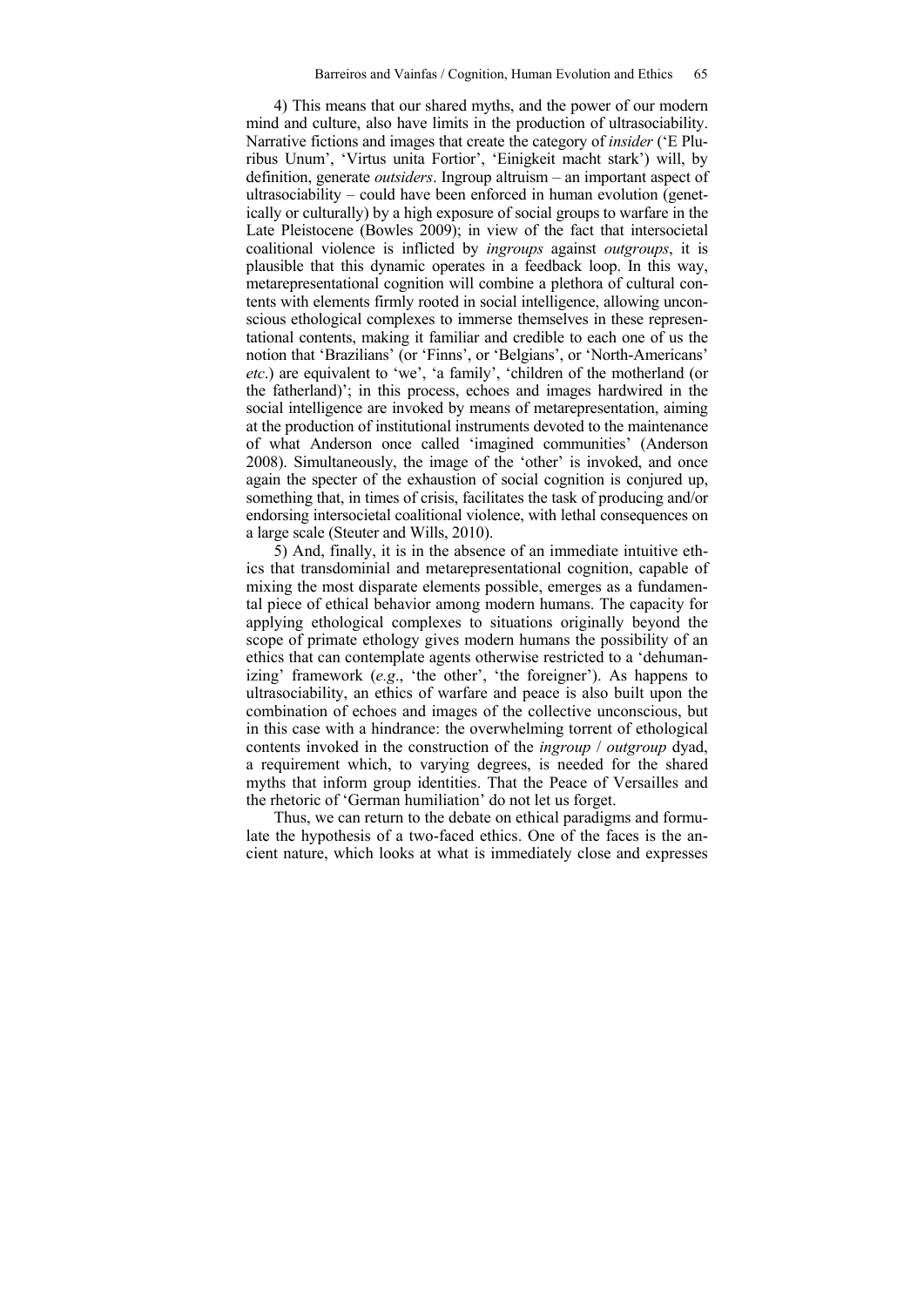the archaic codes of sociability. The other is our specifically human nature, which is the face capable of seeing what is far (apart from the group and social structures rooted in our genetics) as objects of the same codes, or at least the same principles. The exercise of composing the two faces requires the understanding that all ethical codes are simultaneously an exercise of abstraction and creation from an archaic substrate. Thus, perhaps more than the reflexive rationality proposed by Ayala, which requires a self-critical free will, the foundation of human ethics (especially in its intersocietal sphere) would rely on our social instincts mediated by our outstanding imaginative capacity.

#### **REFERENCES**

- Aiello, L., and Dunbar, R. 1993. Neocortex Size, Group Size, and the Evolution of Language. *Current Anthropology* 34: 184–193.
- Anderson, B. 2008*. Comunidades imaginadas: reflexões sobre a origem e a difusão do nacionalismo*. Rio de Janeiro: Companhia das Letras.
- Aureli, F., *et al*. 2008. Fission-Fusion Dynamics: New Research Frameworks. *Current Anthropology* 49: 627–654.
- Ayala, F. 2010. What the Biological Sciences can and cannot Contribute to Ethics. In Ayala, F., and Arp, R. (eds.), *Contemporary Debates in Philosophy of Biology* (pp. 14–47). Singapura: Wiley-Blackwell.
- Bauernfeind, A., *et al*. 2013. A Volumetric Comparison of the Insular Cortex and its Subregions in Primates. *Journal of Human Evolution* 64: 263–279.
- Bode, S., *et al*. 2011. Tracking the Unconscious Generation of Free Decisions Using Ultra-High Field fMRI. *PLoS ONE* 6.
- Bowles, S. 2009. Did Warfare among Ancestral Hunter-Gatherers Affect the Evolution of Human Social Behaviors? *Science* 324: 1293–1298.
- Butovskaya, M. 2013. Aggression and Conflict Resolution among the Nomadic Hadza of Tanzania as Compared with their Pastoralist Neighbors. In Fry, D. (ed.), *War, Peace, and Human Nature: The Convergence of Evolutionary and Cultural Views* (pp. 279–296). Oxford: Oxford University Press.
- De Waal, F. 2006. The Tower of Morality. In De Waal, F., Ober, J., and Macedo, S. (eds.), *Primates and Philosophers* (pp. 161–182). Princeton/Oxford: Princeton University Press.
- Elias, N. 1993. *O processo civilizador. Volume 2: Formação do Estado e civilização*. Rio de Janeiro: Jorge Zahar Editor.
- Feldblum, J., *et al*. 2018. The Timing and Causes of a Unique Chimpanzee Community Fission Preceding Gombe's 'Four-Year War'. *American Journal of Physical Anthropology* 166: 730–744.
- French, S., and Jack, A. 2015. Dehumanizing the Enemy: The Intersection of Neuroethics and Military Ethics. In Whetham, D., and Strawser, B. (eds.),